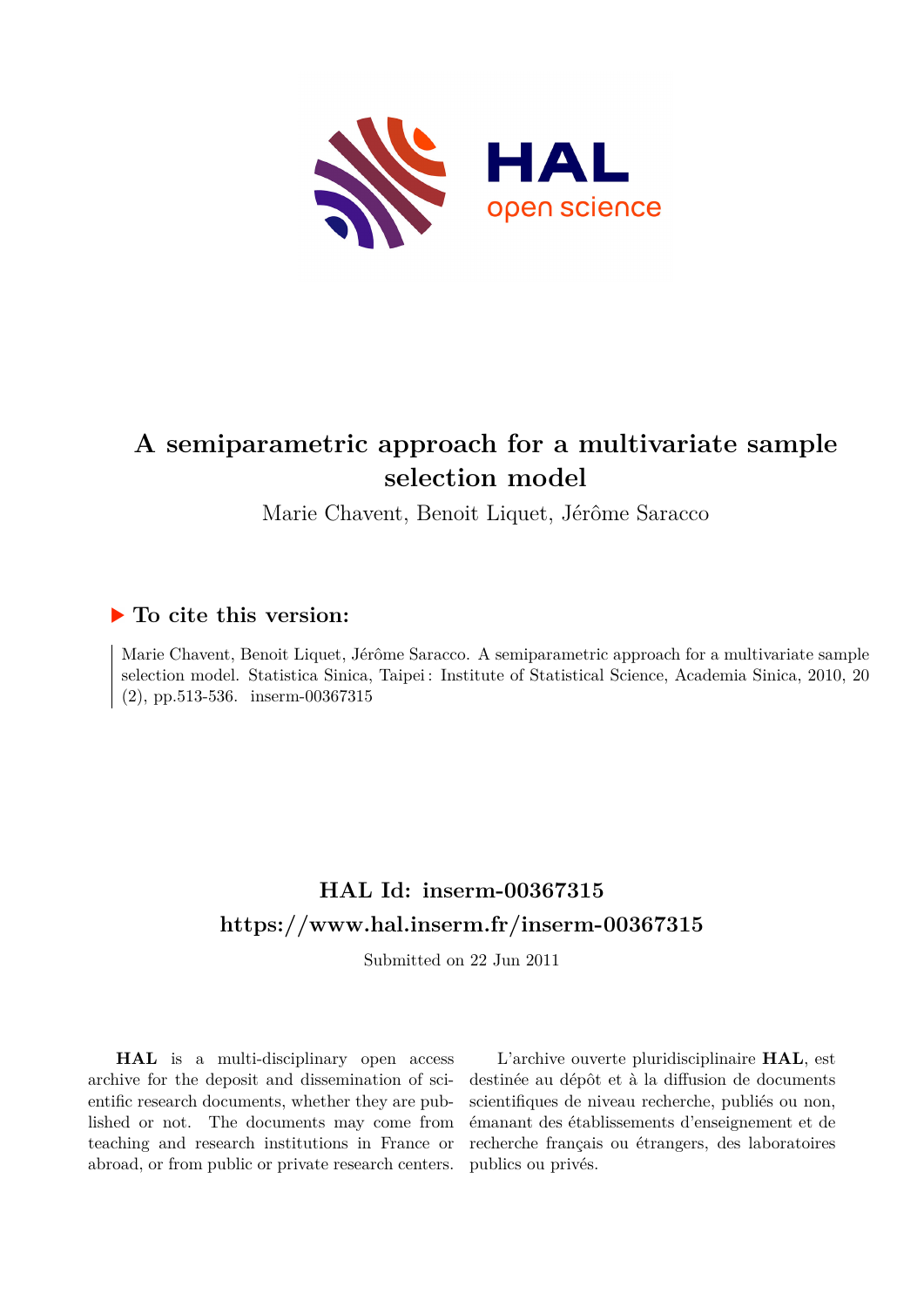# A SEMIPARAMETRIC APPROACH FOR A MULTIVARIATE SAMPLE SELECTION MODEL

Marie Chavent, Benoît Liquet and Jérôme Saracco

University of Bordeaux

Abstract: Most of the common estimation methods for sample selection models rely heavily on parametric and normality assumptions. We consider in this paper a multivariate semiparametric sample selection model and develop a geometric approach to the estimation of the slope vectors in the outcome equation and in the selection equation. Contrary to most existing methods, we deal symmetrically with both slope vectors. Moreover, the estimation method is link-free and distributionfree. It works in two main steps: a multivariate sliced inverse regression step, and a canonical analysis step. We establish  $\sqrt{n}$ -consistency and asymptotic normality of the estimates. We describe how to estimate the observation and selection link functions. The theory is illustrated with a simulation study.

Key words and phrases: Sliced Inverse Regression (SIR), Multivariate SIR, Canonical Analysis, Semiparametric Regression Models, Eigen-decomposition.

## 1. Introduction

Sample selection models (SSM) are described by two equations. A selection equation specifies the state "observed / non-observed (missing)" of the dependent variable  $y$  as a function of explanatory variables  $x$ . An outcome equation specifies the value of the dependent variable y as another function of explanatory variables x. Numerous papers dealing with univariate SSM have been published. The adjective "univariate" refers to  $y \in \mathbb{R}$ . In this paper, we focus on multivariate SSM, that is, when  $y \in \mathbb{R}^q$ ,  $q > 1$ .

Let us first briefly review of univariate SSM. Heckman (1979) introduced what is now regarded as the prototype selection model. Amemiya (1985) refers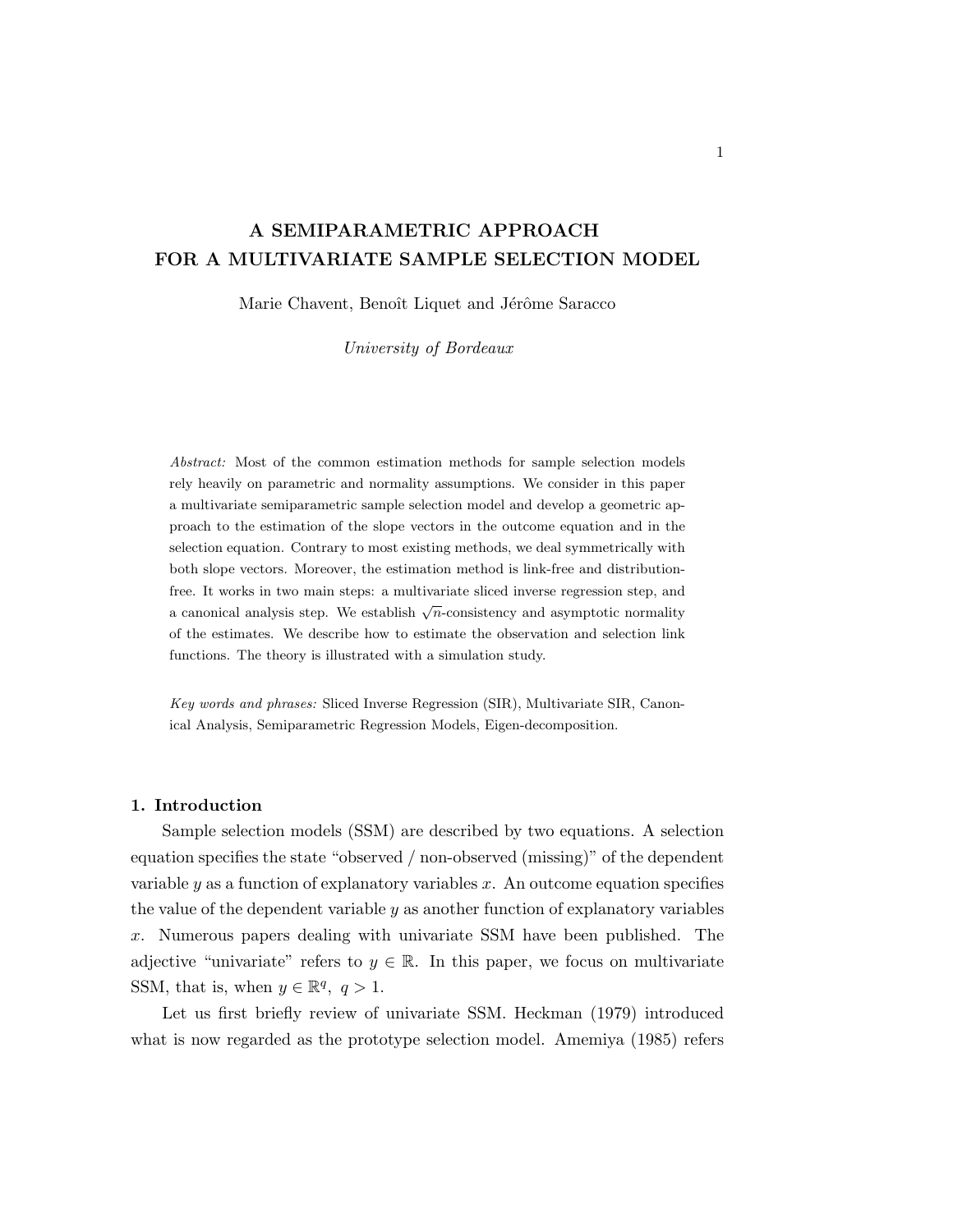to this model as the type II Tobit model:

(E1) : 
$$
y_1^* = \theta_1 + x'\beta_1 + \varepsilon_1
$$
  
\n(E2) :  $y_2^* = \theta_2 + x'\beta_2 + \varepsilon_2$   
\n(E3) :  $y_2 = \mathbb{I}[y_2^* > 0]$   
\n(E4) :  $y_1 = y_1^* y_2$   
\n(E5) :  $(\varepsilon_1, \varepsilon_2)' | x \sim \mathcal{N}(0, \Gamma)$ ,  $\Gamma = \begin{bmatrix} \sigma_1^2 & \sigma_{12} \\ \sigma_{12} & \sigma_2^2 \end{bmatrix}$ 

where the notation I designates the indicator function. The observed variables are  $y_1 \in \mathbb{R}, y_2 \in \{0,1\}$  and  $x \in \mathbb{R}^p$ . Note that in this model, the explanatory variable  $x$  does not include the  $y$  variable, contrary to Maddala (1983) who considered a more general simultaneous equation modelling framework where the outcome y can appear on both right and left hand sides of the equations  $(E1)$  and  $(E2)$ . Note also that, in equation  $(E4)$ , missing values are denoted by zeoro, leading to possible confusions with zero as an actual observed value for  $y_1$ . Equation (E3) is the selection equation and equation (E2) is the potential outcome equation. The maximum likelihood method is generally used to estimate such models. The score function is highly non-linear. The convergence of the algorithm heavily depends on the choice of good initial values, and the asymptotic properties of the estimate are very sensitive to the model specification. This has been discussed by Goldberger (1983) among others. Alternative methods have been designed. Heckman (1979) proposed a two-step method estimating first the selection equation, and then using the result to estimate the outcome equation in a second stage. Many authors have considered parametric estimation methods. For a survey of these aspects, see Amemiya (1985), Maddala (1983, 1993) or Blundell and Smith (1993).

Semiparametric estimation methods have been developed to bypass the sensitivity to specification assumptions. They handle more general models, especially for error specification. Melenberg and van Soest (1993) give an overview of the semiparametric estimation methods for SSM. Most semiparametric estimation techniques of SSM also proceed in two stages. The first gives a consistent estimate of the slope of the selection equation. The second stage works with the non-missing y only,  $(i)$  building a biased estimate of the slope of the outcome equation, and  $(ii)$  correcting for this bias with the help of the slope estimated in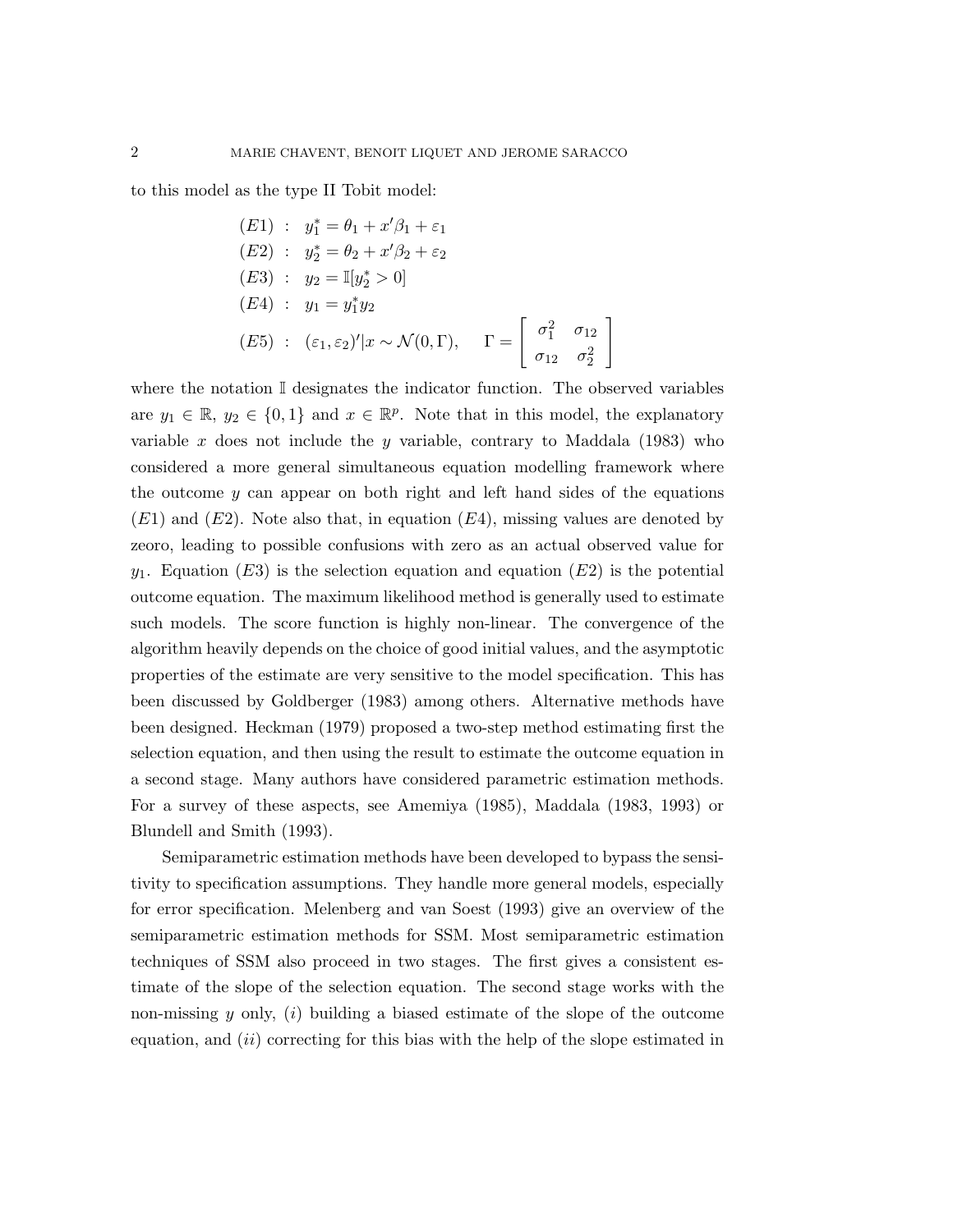the first step. Duan and Li (1987), Newey (1991), Ahn and Powell (1992), Lee (1994) follow such a scheme.

In this paper, we examine multivariate sample selection models (MSSM) which are a generalization of the type II Tobit model when the dependent variable y is a vector of  $\mathbb{R}^q$ . This kind of model can also be seen as a generalization of classical multivariate Tobit model defined by:  $y = \max(y^*, 0)$  where  $y^* = Cx + \varepsilon$ ,  $\varepsilon \sim \mathcal{N}(0, \Gamma)$  and C is a  $q \times p$  matrix of coefficients (see for instance Eiswerth and Shonkwiler, 2006, for a brief presentation and an ecological application of this model).

We focus on a semiparametric MSSM by introducing unknown link functions in the selection and outcome equations in order to get a more flexible model. Moreover, we do not assume that the distribution of the error term is a multivariate normal distribution. Like Duan and Li (1987) in the univariate case, we propose a link-free and distribution-free estimation method. Contrary to most existing methods, we deal symmetrically with both slopes (of the selection and outcome equations).

In Section 2, we give a description of the semiparametric MSSM. We show in Section 3 the geometric approach to the estimation of the slopes of the outcome and selection equations from a population point of view and we give the corresponding sample version in order to obtain the slope estimators. The estimation method works in two steps (which have nothing to do with the two classical stages of the approaches mentioned above). The first one performs a multivariate sliced inverse regression (MSIR) analysis. The second step converts the MSIR indices to estimators of the slopes by means of two canonical analyses. The corresponding numerical algorithm is fast (since the method is based on only a few matrix calculus and eigen-decompositions, without need for any time-consuming iterative computations) and does not require starting values. Asymptotic properties of the slope estimators are derived in Section 4. Simulation results are reported in Section 5. Finally, concluding remarks are given in Section 6.

# 2. A semiparametric multivariate sample selection model

We consider the following semiparametric multivariate sample selection model: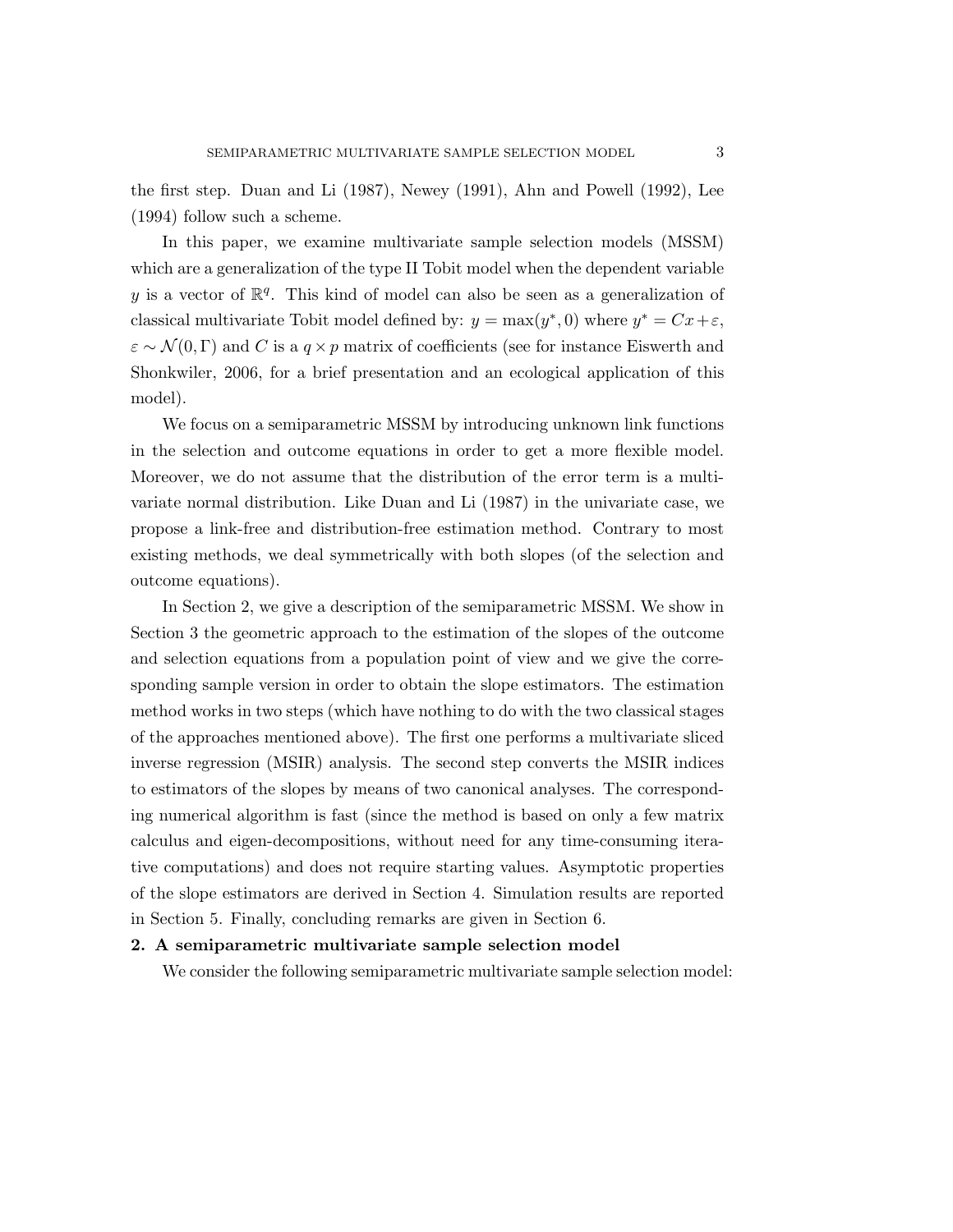for  $j = 1, \ldots, q$ ,

$$
y^{(j)} = \begin{cases} g_1^{(j)}\left(\tilde{x}_1'\tilde{\gamma}_1, \varepsilon_1^{(j)}\right) & \text{if } g_2^{(j)}\left(\tilde{x}_2'\tilde{\gamma}_2, \varepsilon_2^{(j)}\right) > 0\\ MV & \text{otherwise.} \end{cases}
$$
(2.1)

where:

- The symbol  $MV$  symbolically indicates a missing (non observed) value for  $y^{(j)}$ in order to avoid any confusion with zero as an observed value.

- The dependent variable  $y = (y^{(1)}, \ldots, y^{(q)}) \in \mathbb{R}^q$  (when each  $y^{(j)}$  is observed) is a  $q$ -dimensional random vector. In the following, we will see that there is no need to require all values for the  $y^{(j)}$ 's to be real.

- The functions  $g_1^{(j)}$  $j_1^{(j)}$  and  $g_2^{(j)}$  $_2^{(j)}$  are unknown link functions. For the *j*-th component  $y^{(j)}$  of  $y, g_1^{(j)}$  $j_1^{(j)}$  is called the observation link function and  $g_2^{(j)}$  $2^{(J)}$  the selection link function.

- The variables  $\tilde{x}_1 \in \mathbb{R}^{p_1}$  and  $\tilde{x}_2 \in \mathbb{R}^{p_2}$  are subvectors of a random vector  $x \in \mathbb{R}^p$ , assumed to have an elliptically symmetric distribution with parameters  $\mu = E(x)$ and  $\text{Var}(x) = \Sigma$ . Let  $A_k$ ,  $k = 1, 2$  be a  $p \times p_k$  matrix which selects the components of  $\tilde{x}_k$  in x, that is:  $\tilde{x}_k = A'_k x$ . This matrix has exactly one "1" in each column and at most one "1" in each row, and the other elements are "0". From the definition of  $A_k$ , this matrix is a full column rank matrix such that  $A'_k A_k = I_{p_k}$ . These matrices  $A_1$  and  $A_2$  are assumed to be known a priori. They are not chosen arbitrarily by the user, they need to be assumed based on existing theory on the exclusion of specific variables. It follows that  $\tilde{x}_1$  and  $\tilde{x}_2$  are elliptically distributed with parameters  $\mu_k = E(\tilde{x}_k) = A'_k \mu$ ,  $k = 1, 2$  and  $\Sigma_k = \text{Var}(\tilde{x}_k) =$  $A'_k \Sigma A_k, k = 1, 2.$ 

- Let  $\varepsilon^{(j)} = (\varepsilon_1^{(j)})$  $\binom{(j)}{1}, \varepsilon_2^{(j)}$ (*i*)'. Let us also define  $\varepsilon = (\varepsilon^{(1)}, \ldots, \varepsilon^{(q)}')'$ . The error term  $\varepsilon$ is a random vector independent of  $x$  with an unknown distribution.

- The parameters  $\tilde{\gamma}_1$  and  $\tilde{\gamma}_2$  are the  $p_1 \times 1$  and  $p_2 \times 1$  real unknown slope parameters. Let us also introduce  $\gamma_k = A_k \tilde{\gamma}_k \in \mathbb{R}^p$ ,  $k = 1, 2$ , in order to expand  $\tilde{\gamma}_k$  to a  $p \times 1$  vector with zeros corresponding to the non-selected components.

Under the generality of the unknown link functions in this model, the intercepts, the vector lengths and vector signs of  $\tilde{\gamma}_1$  and  $\tilde{\gamma}_2$  are not identifiable. Without additional assumptions, only the directions of the observation and selection slope vectors are identifiable. Then, our main purpose is to estimate the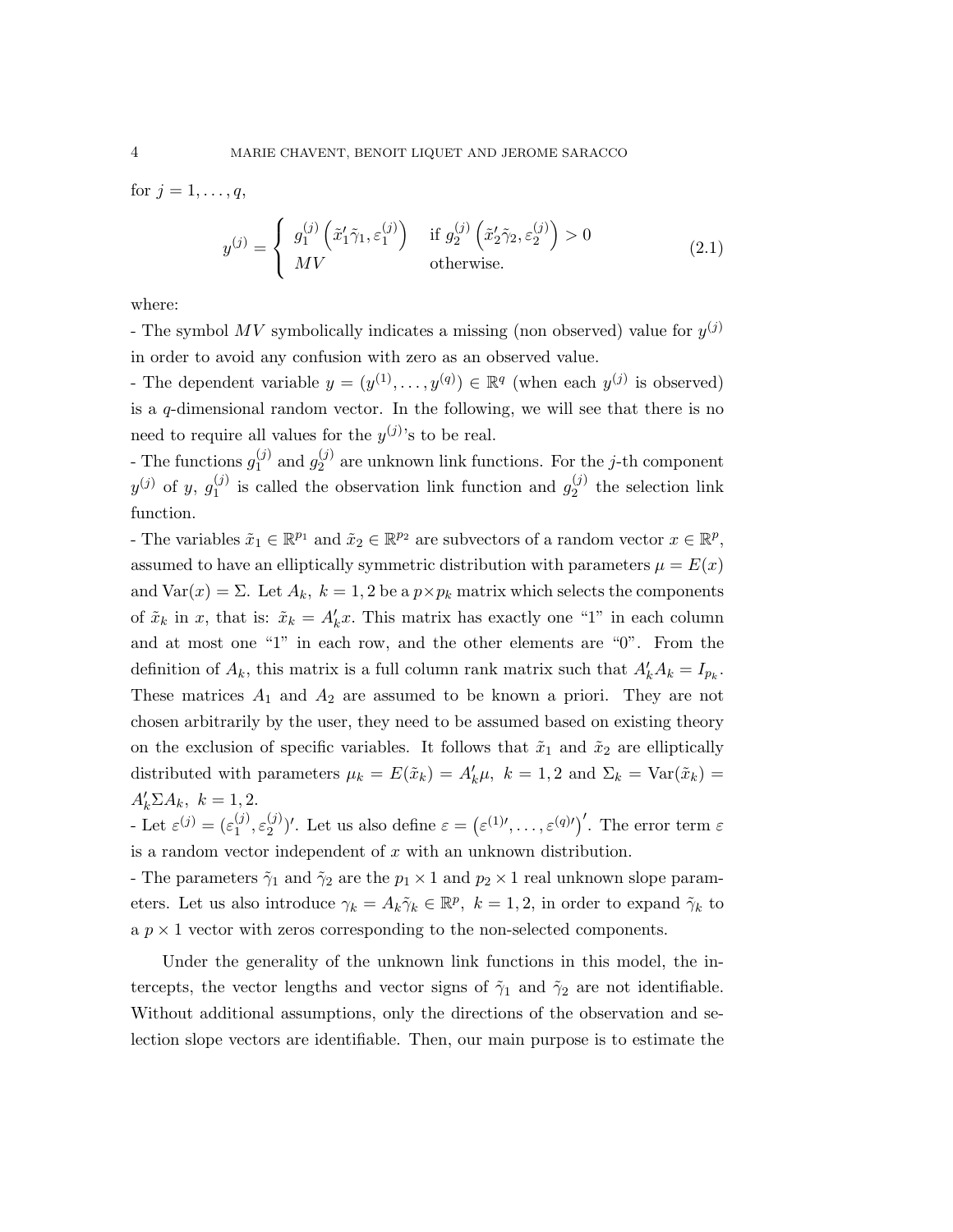directions of the vectors  $\tilde{\gamma}_1$  and  $\tilde{\gamma}_2$ . The nonparametric estimation of  $g_1^{(j)}$  $1^{(J)}$  and  $g_2^{(j)}$  will also be discussed.

We will consider model  $(2.1)$  as a particular case of a more general multivariate two-index semiparametric regression model of the form

$$
y = f(x'\gamma_1, x'\gamma_2, \varepsilon). \tag{2.2}
$$

Model (2.2) was introduced by Li (1991) when  $y \in \mathbb{R}$ . Li (1991) introduced the sliced inverse regression in order to estimate the subspace of  $\mathbb{R}^p$ , spanned by the  $\gamma_k$ 's, which is called the e.d.r. (effective dimension reduction) space. In model  $(2.2)$ , since the link function f is assumed to be arbitrary and unknown, the  $\gamma_k$ 's are not individually identifiable, while the e.d.r. space is identifiable. Some extensions of the SIR approach to multivariate y have been studied by Aragon (1997), Li et al. (2003), Saracco (2005), and Barreda et al. (2007). It is interesting to note that SIR and Pooled Marginal SIR (a multivariate SIR approach which will be used in the next section) do not require a metric structure for the outcome variable(s). Thus, MV values for the  $y^{(j)}$ 's are easily managed.

In our context, we have to take into account extra information about the e.d.r. space, namely, structural zeros in the slopes  $\gamma_1$  and  $\gamma_2$ , with a link function f depending on the unknown functions  $g_1^{(j)}$  $j_1^{(j)}$  and  $g_2^{(j)}$  $y^{(j)}_2$  for  $j = 1, ..., q$ .

We now exhibit in Theorem 1 a geometrical property of this model on which the proposed approach is based. Let us define the linear subspace  $E =$  $Span(\gamma_1, \gamma_2)$  of  $\mathbb{R}^p$ . Without additional conditions, we have  $dim(E) \leq 2$ . If  $\gamma_1$ and  $\gamma_2$  are linearly independent, then dim(E) = 2, and  $\{\gamma_1, \gamma_2\}$  is a basis of the e.d.r. space. In order to ensure that we are working on a two-index model (that is  $\dim(E) = 2$ , let us assign the following *identifiability conditions:* 

- (i) Each vector  $\tilde{x}_k$ ,  $k = 1, 2$ , has at least an x-component not present in the other  $\tilde{x}_k$ ,  $k = 2, 1$ ; such a component could be considered k-specific.
- (ii) At least one component of  $\gamma_k$  among the k-specific component is non null,  $k = 1, 2.$

Note that these identifiability conditions are stronger than the usual identifiability condition, which is that  $\tilde{x}_2$  contains an x-component that is not in  $\tilde{x}_1$ . The underlying reason for the stronger condition is that the proposed method deals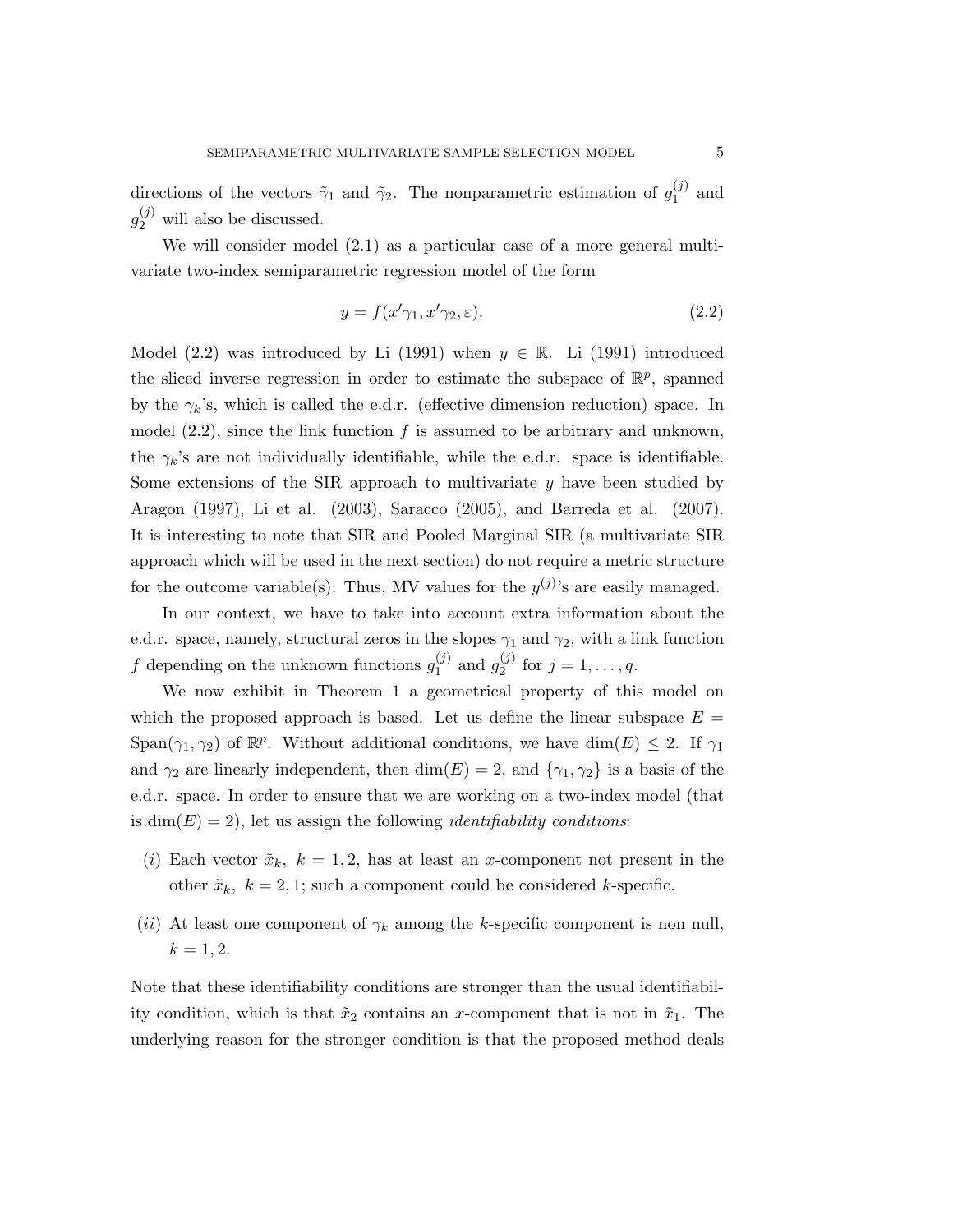symmetrically with the selection and outcome slope vectors. Knowingly, we do not make use of an important piece of information, namely that the selection probabilities depend only on one of the two index variables,  $\tilde{x}'_2$  $\tilde{2}\tilde{\gamma}_2.$ 

We now bring these conditions into a geometrical perspective. Let us consider the linear subspace  $E_k = \text{Span}(A_k)$  of  $\mathbb{R}^p$ .

**Theorem 1.** Under the assumptions of model  $(2.1)$  and the identifiability conditions, we have: for  $k = 1, 2$ ,

$$
E \cap E_k = \mathrm{Span}(\gamma_k).
$$

PROOF. From the definition of  $A_k$ , we have  $\dim(E_k) = p_k$ . The identifiability conditions give: (i)  $E_1 \not\subset E_2$  and  $E_2 \not\subset E_1$ , and (ii)  $E \cap E_1 \neq E$  and  $E \cap E_2 \neq E$ . Let us study more closely the linear subspace  $E \cap E_k$ . Since  $\dim(E) = 2$ , we have  $\dim(E \cap E_k) \leq 2$ . From the definition of E and  $E_k$ ,  $\gamma_k \in E \cap E_k$  and then  $\dim(E \cap E_k) \geq 1$ . From the identifiability conditions, we get, for  $k^* \neq k$ ,  $\gamma_{k^*} \in E$ and  $\gamma_{k^*} \notin E_k$ , thus  $\gamma_{k^*} \notin E \cap E_j$  and  $\dim(E \cap E_k) < 2$ . Finally,  $\dim(E \cap E_k) = 1$ and  $E \cap E_k \subset \mathbb{R}^p$  is spanned by  $\gamma_k$ .

We specify in the next section how to determine a basis of  $E$  and to deduce a basis  $E \cap E_i$  from a population point of view. Then we describe how to estimate the directions of  $\gamma_1$  and  $\gamma_2$ .

Remark 1. The full model defined in (2.1) can be interpreted as an item nonresponse model, that is the response status for each outcome measure (or survey item) is governed by a specific selection equation. We can also introduce a simplified model in terms of the type of missing data encountered. In the following simplified version of the model, we assume that the same selection equation is used for all outcomes: each selection link function  $g_2^{(j)}$  $2^{(1)}(t)$  is equal to the same link function  $g_2(.)$ . With unique error term  $\varepsilon_2$ , the model can be written in this simple way:

$$
y = \begin{cases} g_1(\tilde{x}'_1 \tilde{\gamma}_1, \varepsilon_1) & \text{if } g_2(\tilde{x}'_2 \tilde{\gamma}_2, \varepsilon_2) > 0 \\ MV & \text{otherwise.} \end{cases}
$$

where the observation link function  $g_1(.)$  takes its values (when they are observed) in  $\mathbb{R}^q$  and the error term  $\varepsilon_1$  is a q-dimensional random vector. This model can be interpreted as a case non-response model, when the response status for multiple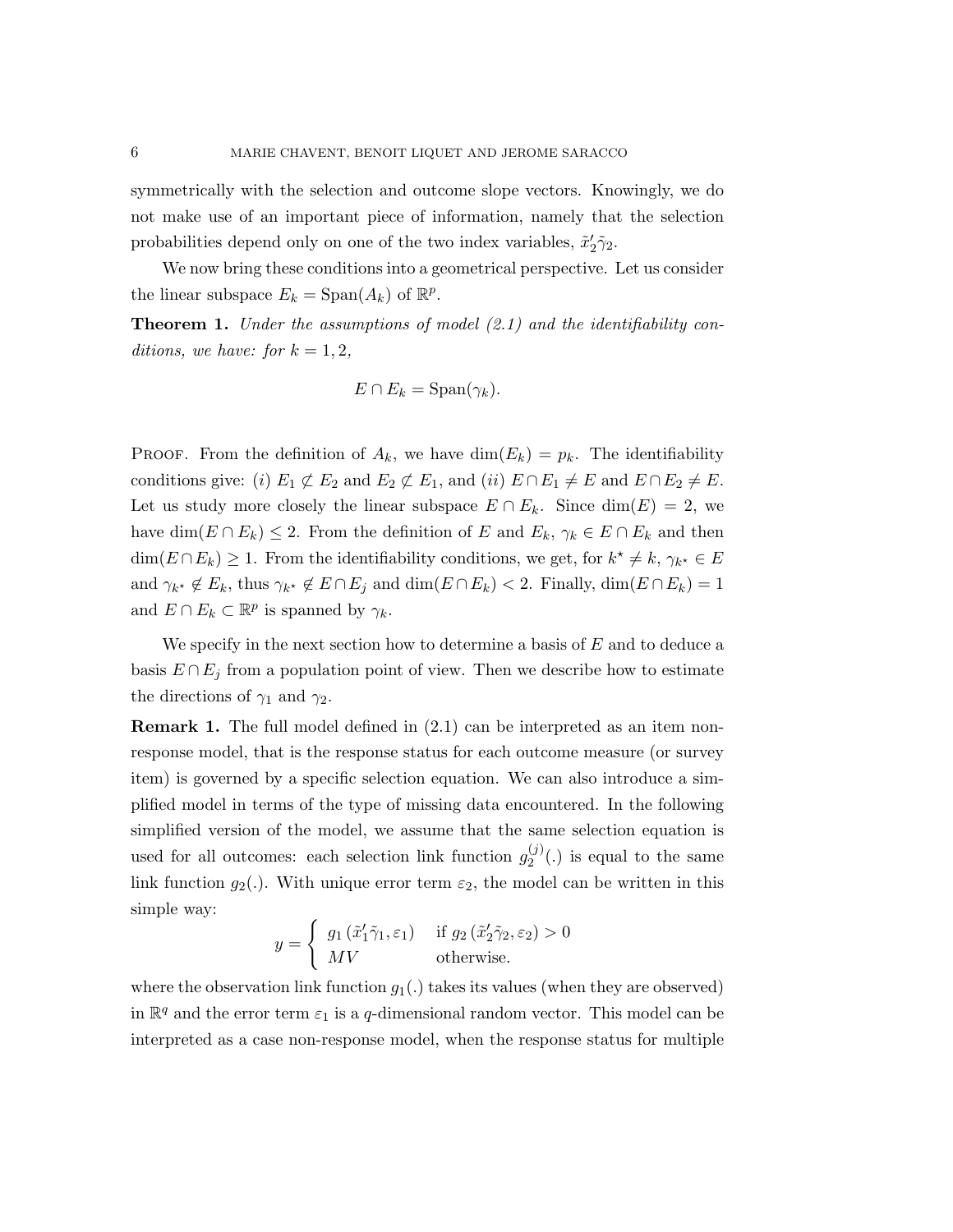outcomes is clustered at the individual level: an individual either responds to all outcome measures (case response) or does not respond to any outcome measure (case non response).

Remark 2. The proposed approach can cope with the generalized two-limit selection model of the form: for  $j = 1, \ldots, q$ ,

$$
y^{(j)} = \begin{cases} L_1^{*(j)} & \text{if } g_2^{(j)}(\tilde{x}_2' \tilde{\gamma}_2, \varepsilon_2) \le L_1^{(j)} \\ g_1^{(j)}(\tilde{x}_1' \tilde{\gamma}_1, \varepsilon_1) & \text{if } L_1^{(j)} < g_2^{(j)}(\tilde{x}_2' \tilde{\gamma}_2, \varepsilon_2) < L_2^{(j)} \\ L_2^{*(j)} & \text{if } g_2^{(j)}(\tilde{x}_2' \tilde{\gamma}_2, \varepsilon_2) \ge L_2^{(j)} \end{cases} \tag{2.3}
$$

where  $L_1^{*(j)}$  $_1^{*(j)}$  and  $L_2^{*(j)}$  $z_2^{*(j)}$  are qualitative measures of specific situations,  $L_1^{(j)}$  $_1^{(J)}$  and  $L_2^{(j)}$  $2<sup>(J)</sup>$  are two thresholds of the selection equation. This model is a multivariate extension of the two-limit Tobit model (see e.g. Maddala, 1993). In addition to the two-limit selection model, it might also be useful to consider more general selection models with multiple non-response categories, such as refusals, don't know, etc., with a distinct selection equation for each category.

Real examples for potential application of the proposed model. Semiparametric MSSM has many possible real applications in economics. For example, it can be used to study the determinants of innovation behaviour or financial choices. The Community Innovation Survey collects data on the innovative characteristics of EU firms. The data include measures of innovation and related expenditures (Intramural R&D, extramural R&D, Acquisition of machinery, equipment and software and other external knowledge). MSSM could be useful to exploit this information. The selection equation could give the state "observed / non-observed" of the dependent variable  $\gamma$  (having innovation activities) and the outcome equation would give the value of dependent variables (the amount of expenditure for each of the four innovation activities) when innovation activities are observed.

Semiparametric MSSM could also be used in clinical study when the applied researcher considers relative potency. For instance, consider a clinical study of two related drugs A and B that belong to the same class (such as two statins), with the primary goal to determine the relative potency for the two drugs. In this kind of application, it is reasonable to assume that the relative potency is determined biologically by the intrinsic nature of the two drugs, therefore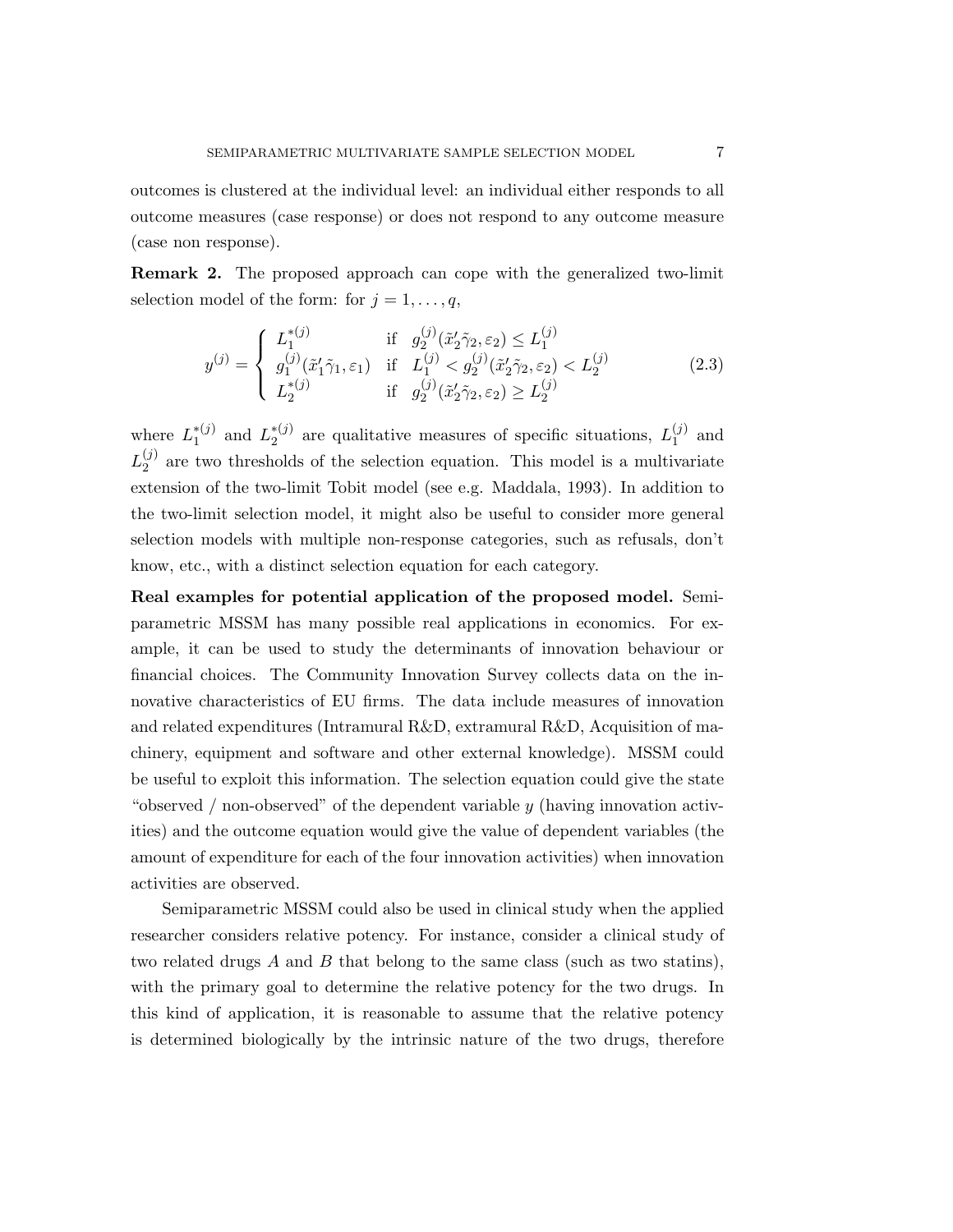the same relative potency (that is the same  $\tilde{\gamma}_i$  coefficients) holds for various components of the multivariate outcome measure.

## 3. Population and sample approaches

Our approach splits into two principal steps. In the first step, the idea is to use multivariate sliced inverse regression in order to get a  $\Sigma$ -orthogonal basis of the e.d.r. space  $E = \text{Span}(\gamma_1, \gamma_2)$ . In the second step, since the linear subspaces  $E_1$  and  $E_2$  are known (because the matrices  $A_1$  and  $A_2$  are assumed to be known a priori), two canonical analyses of the couples  $(E, E_1)$  and  $(E, E_2)$  can provide bases of  $E \cap E_1 = \text{Span}(\gamma_1)$  and  $E \cap E_2 = \text{Span}(\gamma_2)$ .

#### 3.1. Population version

Step 1: Pooled marginal sliced inverse regression. For model  $(2.2)$ , Saracco (2005) has shown that pooled marginal sliced inverse regression based on the  $\text{SIR}_{\alpha}$  approach, named  $\text{PMS}_{\alpha}$  hereafter, provides a basis denoted  $B = [v_1, v_2]$ of the e.d.r. space E, that is  $Span(B) = E$ . The major novelty is to consider a transformation (slicing)  $T_j(.)$  of  $y^{(j)}$  with a specific slice for the missing value (MV) of  $y^{(j)}$ . The vectors  $b_k$  are the eigenvectors corresponding to the two largest eigenvalues of a  $\Sigma$ -symmetric matrix.

More precisely, let us give a brief overview of the  $PMS_{\alpha}$  method. The idea of this method is to consider the q univariate  $\text{SIR}_{\alpha}$  methods of each component  $y^{(j)}$  of y on x (based on a specific slicing  $T_j$ ) and to combine the corresponding  $M_{\alpha}$  matrices (denoted by  $M_{\alpha_j}^{(j)}$ ) in the following pooling:

$$
M_{\alpha,P} = \sum_{j=1}^{q} w_j M_{\alpha_j}^{(j)},
$$
\n(3.1)

for positive weights  $w_j$  and parameters  $\alpha_j \in [0,1]$ . In the  $M_{\alpha,P}$  matrix, the  $\alpha$ index stands for the vector  $(\alpha_1, \ldots, \alpha_q)$  and the P index stands for "pooled". Each transformation  $T_j$  categorizes each response  $y^{(j)}$  into a new response with  $H_j + 1$  levels. We assume that the support of each  $y^{(j)}$  is partitioned into  $H_j$ fixed slices  $s_1^{(j)}$  $s_1^{(j)}, \ldots, s_h^{(j)}$  $s_h^{(j)},\ldots,s_{H_j}^{(j)}$  $\mathcal{H}_{H_j}^{(j)}$ , plus one slice  $s_0^{(j)}$  $j^{(j)}$  for the missing value of  $y^{(j)}$ . For  $j = 1 \ldots, q$ , the matrices  $M_{\alpha_j}^{(j)}$  are defined as follows:

$$
M_{\alpha_j}^{(j)} = (1 - \alpha_j) M_I^{(j)} \Sigma^{-1} M_I^{(j)} + \alpha_j M_{II}^{(j)},
$$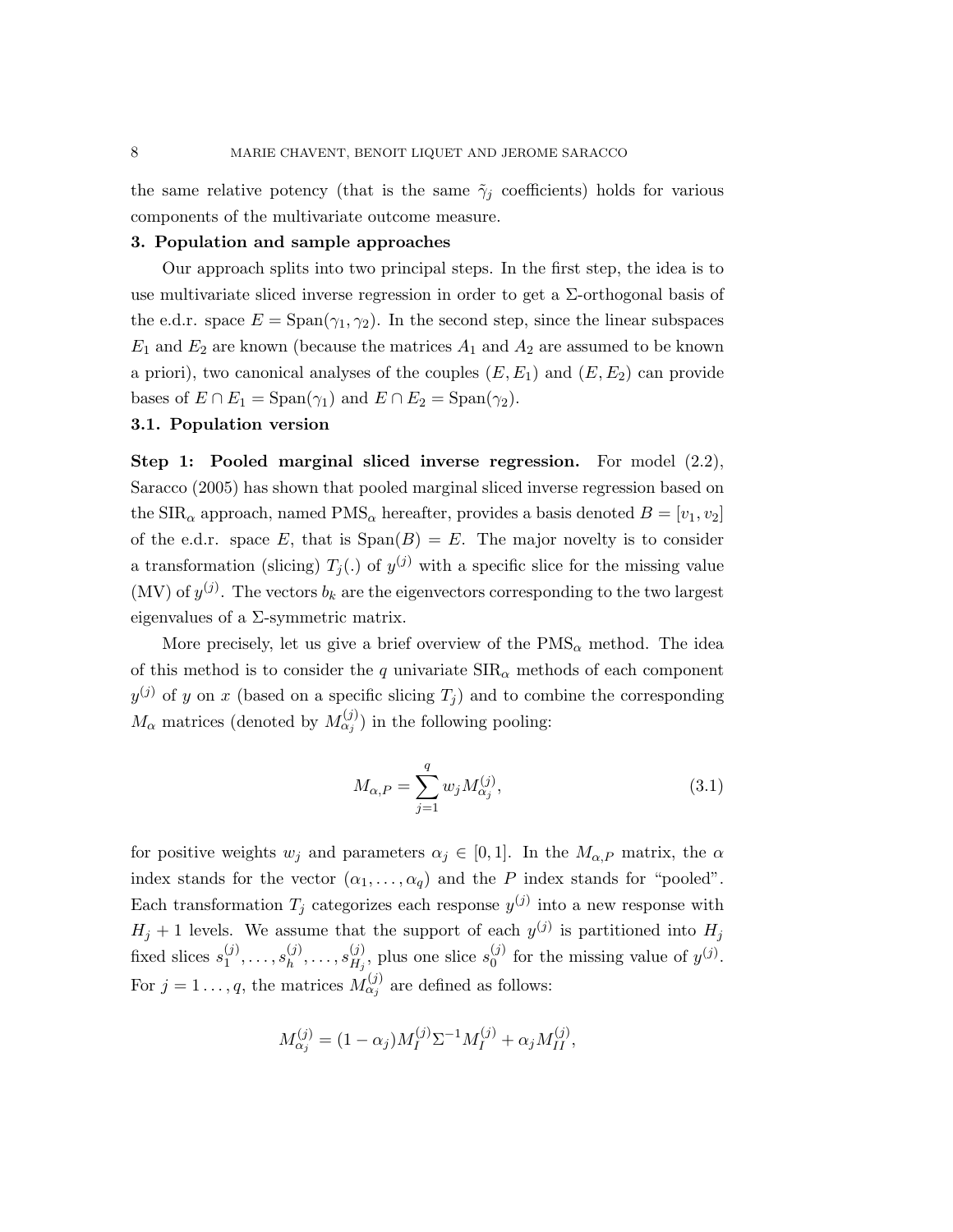with 
$$
M_I^{(j)} = \text{Var}(E(x|T_j(y^{(j)})))
$$
  
\n
$$
= \sum_{h=0}^{H_j} p_h^{(j)}(m_h^{(j)} - \mu)(m_h^{(j)} - \mu)',
$$
  
\n
$$
M_{II}^{(j)} = E\{(\text{Var}(x|T_j(y^{(j)})) - E(\text{Var}(x|T_j(y^{(j)})))) \Sigma^{-1}
$$
  
\n
$$
(\text{Var}(x|T_j(y^{(j)})) - E(\text{Var}(x|T_j(y^{(j)}))))')\}
$$
  
\n
$$
= \sum_{h=0}^{H_j} p_h^{(j)} (V_h^{(j)} - \overline{V}^{(j)}) \Sigma^{-1} (V_h^{(j)} - \overline{V}^{(j)}),
$$
  
\nwhere  $p_h^{(j)} = P(y^{(j)} \in s_h^{(j)}), m_h^{(j)} = E(x|y^{(j)} \in s_h^{(j)}), \text{Var}_h^{(j)} = \text{Var}(x|y^{(j)} \in s_h^{(j)})$ 

and  $\overline{V}^{(j)} = \sum$  $_{Hj}$  $h=0$  $p_h^{(j)}$  $_{h}^{\left( j\right) }V_{h}^{\left( j\right) }$  $h^{(j)}$ . The matrix  $M_I^{(j)}$  $I_I^{(J)}$  is the usual matrix used in the classical SIR approach, often named SIR-I because it relies on a property of the first inverse conditional moment of x given y, while  $M_{II}^{(j)}$  correspond with the SIR-II approach using information from the inverse conditional variance of  $x$  given  $y$ . When  $\alpha_j = 0$  (resp.  $\alpha_j = 1$ ), the method used with  $M_{\alpha_j}^{(j)}$  is equivalent to the SIR-I (resp. SIR-II) approach for the  $j$ -th component of  $y$ .

For model (2.2), two crucial conditions for the theoretical success of  $\text{SIR}_{\alpha}$  and  $PMS_{\alpha}$  methods are the following: a linearity condition

$$
E(v'x|\gamma_1'x,\gamma_2'x) \text{ is linear for any } v,
$$
\n(3.2)

and a constant variance condition

$$
Var(x|\gamma_1'x, \gamma_2'x) \text{ is non-random.}
$$
 (3.3)

Note that  $(3.2)$  is satisfied when x has an elliptically symmetric distribution and  $(3.3)$  is satisfied when x follows a multivariate normal distribution (which is an elliptical distribution). Moreover, some mild departure from the elliptical symmetry will not affect the application of SIR or MSIR, see for instance Li (1991, 1997). Note also that low-dimensional projections from high-dimensional data are known to be able to improve the elliptical symmetry of data distribution, see for details Diaconis and Freedman (1984) or Hall and Li (1993). Finally, an insightful discussion about the SIR methodology and applications can be found in Chen and Li (1998), and most of these comments are still valid for MSIR approach.

Under conditions (3.2) and (3.3), the eigenvectors  $v_1, v_2$  associated with the largest two eigenvalues of  $\Sigma^{-1}M_{\alpha,P}$  are e.d.r. directions and span the e.d.r. space.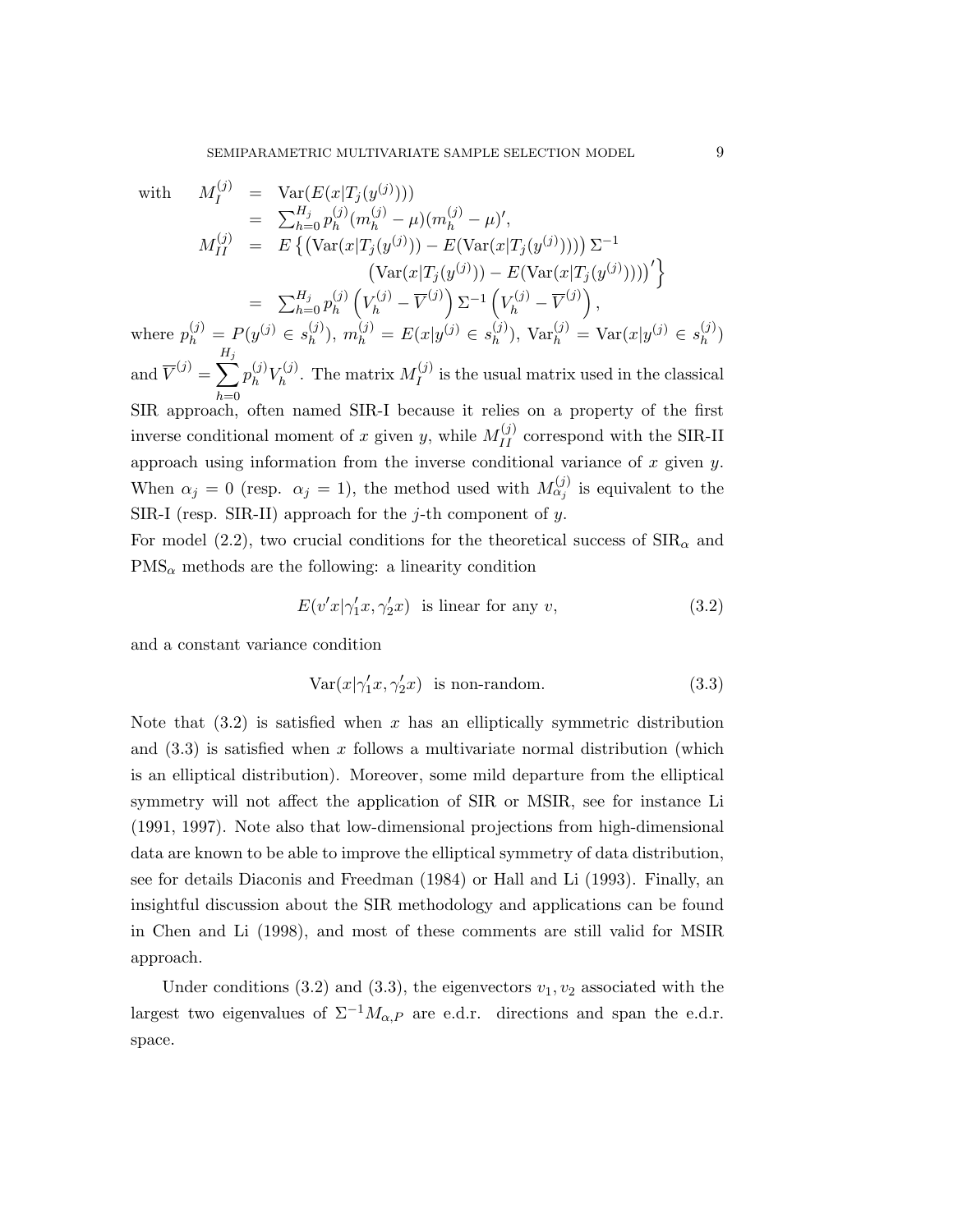#### Step 2a: Two canonical analysis.

Let us consider the two subspaces  $E_k$  and E of  $\mathbb{R}^p$  equipped with the inner product Σ. Canonical analysis is a useful tool to find out a Σ-orthogonal basis of  $E_k \cap E$ . This basis is formed by the eigenvectors corresponding to the eigenvalue 1 of  $P_{E_k}P_E$ , where  $P_{E_k}$  and  $P_E$  are respectively the  $\Sigma$ -orthogonal projectors onto  $E_k$  and E.

Specifically, we have:  $P_E = B(B'\Sigma B)^{-1}B'\Sigma = BB'\Sigma$  and  $P_{E_k} = A_k(A'_k \Sigma A_k)^{-1}A'_k \Sigma$ . It is equivalent and simpler to diagonalize  $P_{E_k} P_E P_{E_k}$  which is a  $\Sigma$ -symmetric matrix. Let us call  $b_k$  the unique eigenvector corresponding to the eigenvalue 1 of  $P_{E_k}P_{E}P_{E_k}$ . From Theorem 1, the eigenvector  $b_k$  is colinear to  $\gamma_k$  and is Σ-normalized:  $b'_k \Sigma b_k = 1$ .

Step 2b: Retrieval of the direction of  $\tilde{\gamma}_k$ . We can derive a vector,  $\tilde{b}_k$ , colinear to  $\tilde{\gamma}_k$ :  $\tilde{b}_k = A'_k b_k$ . This vector  $\tilde{b}_k$  is  $\Sigma_k$ -normalized:  $\tilde{b}'_k \Sigma_k \tilde{b}_k = 1$ .

# 3.2. Estimation of the directions

As mentioned in the preceding section, the directions are obtained from computations based only on covariance matrices. Substituting estimates in place of these matrices yields estimated directions.

Let  $\{(y_i, x_i), i = 1, ..., n\}$  be a sample from the reference model (2.1). Let  $\hat{\Sigma}$  be the empirical covariance matrix of the  $x_i$ 's.

Step 1: Estimating a basis of the e.d.r. space E by  $PMS_{\alpha}$  method. We have to estimate the matrix  $M_{\alpha,P}$ . To do this using the  $H_j + 1$  slices of each component  $y^{(j)}$ , it is straightforward to estimate the matrices  $M_I^{(j)}$  $I_I^{(j)}$  and  $M_{II}^{(j)}$  by substituting empirical versions of the moments for their theoretical counterparts, and therefore to obtain the estimated matrices  $\hat{M}^{(j)}_{\hat{\alpha}$ ,  $\alpha_j^{(1)}$ . Note that, for the choice of the slices of  $T_j$ ,  $s_0^{(j)}$  $_{0}^{(J)}$  contains the cases corresponding to the missing value (MV) of  $y^{(j)}$ . The other slices,  $s_h^{(j)}$  $h_l^{(j)}$ ,  $h = 1, ..., H_j$ , are made by splitting the range of the non-missing values of the jth component of  $y$  into slices of nearly equal weight. The choice of number  $H_j$  of slices is less crucial than the choice of the smoothing parameter in nonparametric regression: in practice, we propose to choose  $H_j$  such that  $2 < H_j < [n_j^*]$  $j^*/2$ , where  $n_j^*$  $j$  is the number of non missing  $y_i^{(j)}$  $i^{(j)}$  in the sample and [a] denotes the integer part of a. For the choice of the weights  $w_j$ , we can use equal weights  $w_j = 1/q$  for  $j = 1, ..., q$  if we have no a priori information on the importance of each component  $y^{(j)}$  of y. The parameters  $\alpha_j$  are individually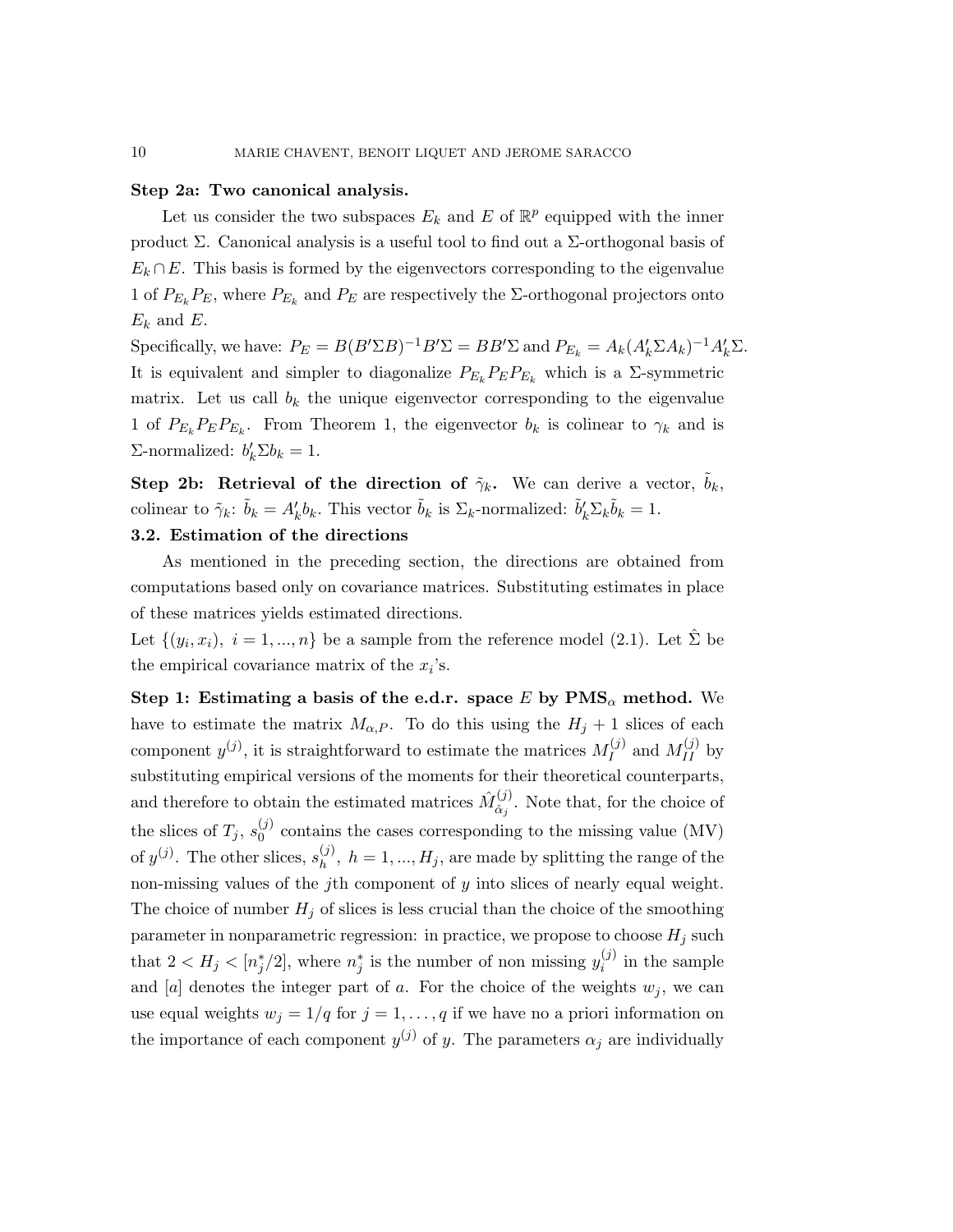chosen for each matrix  $M_{\alpha_j}^{(j)}$ , and we propose to use the method based on the test approach of Saracco (2001), which does note require the estimation of the link functions. Therefore we obtain the estimated matrix:

$$
\hat{M}_{\hat{\alpha},P} = \frac{1}{q} \sum_{j=1}^{q} \hat{M}_{\hat{\alpha}_j}^{(j)}.
$$
\n(3.4)

The two estimated e.d.r. directions,  $\hat{v}_1$  and  $\hat{v}_2$ , are then the eigenvectors corresponding to the two largest eigenvalues of  $\hat{\Sigma}^{-1} \hat{M}_{\hat{\alpha},P}$ . These vectors form a  $\hat{\Sigma}$ -orthonormal system. Let  $\hat{E} = \text{Span}(\hat{B})$  where  $\hat{B} = [\hat{v}_1, \hat{v}_2]$ .

Step 2a: Estimating the direction of  $\gamma_k$ ,  $k = 1, 2$ . We obtain these directions by canonical analyses of  $(\hat{E}, E_1)$  and  $(\hat{E}, E_2)$ . Thefore, the estimate of the direction of  $\gamma_k$  is the eigenvector  $\hat{b}_k$  corresponding to the major eigenvalue of the  $\hat{\Sigma}$ -symmetric matrix  $\hat{P}_{E_k}\hat{P}_{\hat{E}}\hat{P}_{E_k}$ , where  $\hat{P}_{\hat{E}} = \hat{B}(\hat{B}'\hat{\Sigma}\hat{B})^{-1}\hat{B}'\hat{\Sigma} = \hat{B}\hat{B}'\hat{\Sigma}$  and  $\hat{P}_{E_k} = A_k (A'_k \hat{\Sigma} A_k)^{-1} A_k \hat{\Sigma}.$ 

Step 2b: Estimating the direction of  $\tilde{\gamma}_k$ ,  $k = 1, 2$ . The estimates of the direction of  $\tilde{\gamma}_k$  are then given by  $\hat{\tilde{b}}_k = A'_k \hat{b}_k$ .

# Remarks:

- In order to obtain an estimate of the entire vector  $\tilde{\gamma}_k$  (and not only of its direction), we can normalize this vector in the  $\Sigma_k$  metric, and impose the sign of a non null component of  $\tilde{\gamma}_k$ .

- For the two-limit model (2.3), there must be one slice for each kind of missing y value. The other slices are built, splitting the other cases in the usual way.

We will study the asymptotic properties of the estimators  $\hat{\tilde{b}}_1$  and  $\hat{\tilde{b}}_2$  in the next section. First, however, we will discuss a topic of practical concern connected with the estimation process: the estimation of the link functions of the model (2.1).

Rough approximation of the link functions  $g_1^{(j)}$  $1^{(1)}$  and estimation of the state of  $y$  probabilities. Let us simplify the reference model by assuming an additive error component: for  $j = 1, \ldots, q$ ,

$$
y^{(j)} = \begin{cases} g_1^{(j)}(\tilde{x}_1'\tilde{\gamma}_1) + \varepsilon_1^{(j)} & \text{if } g_2^{(j)}(\tilde{x}_2'\tilde{\gamma}_2) + \varepsilon_2^{(j)} > 0\\ 0 & \text{otherwise.} \end{cases}
$$

with  $E(\varepsilon_1^{(j)})$  $\binom{(j)}{1} = E(\varepsilon_2^{(j)})$  $2^{(j)} = 0$ . A rough approximation of the *j*th-observation link function,  $g_1^{(j)}$  $1<sup>(J)</sup>$ , may be nonparametrically obtained by kernel or spline methods.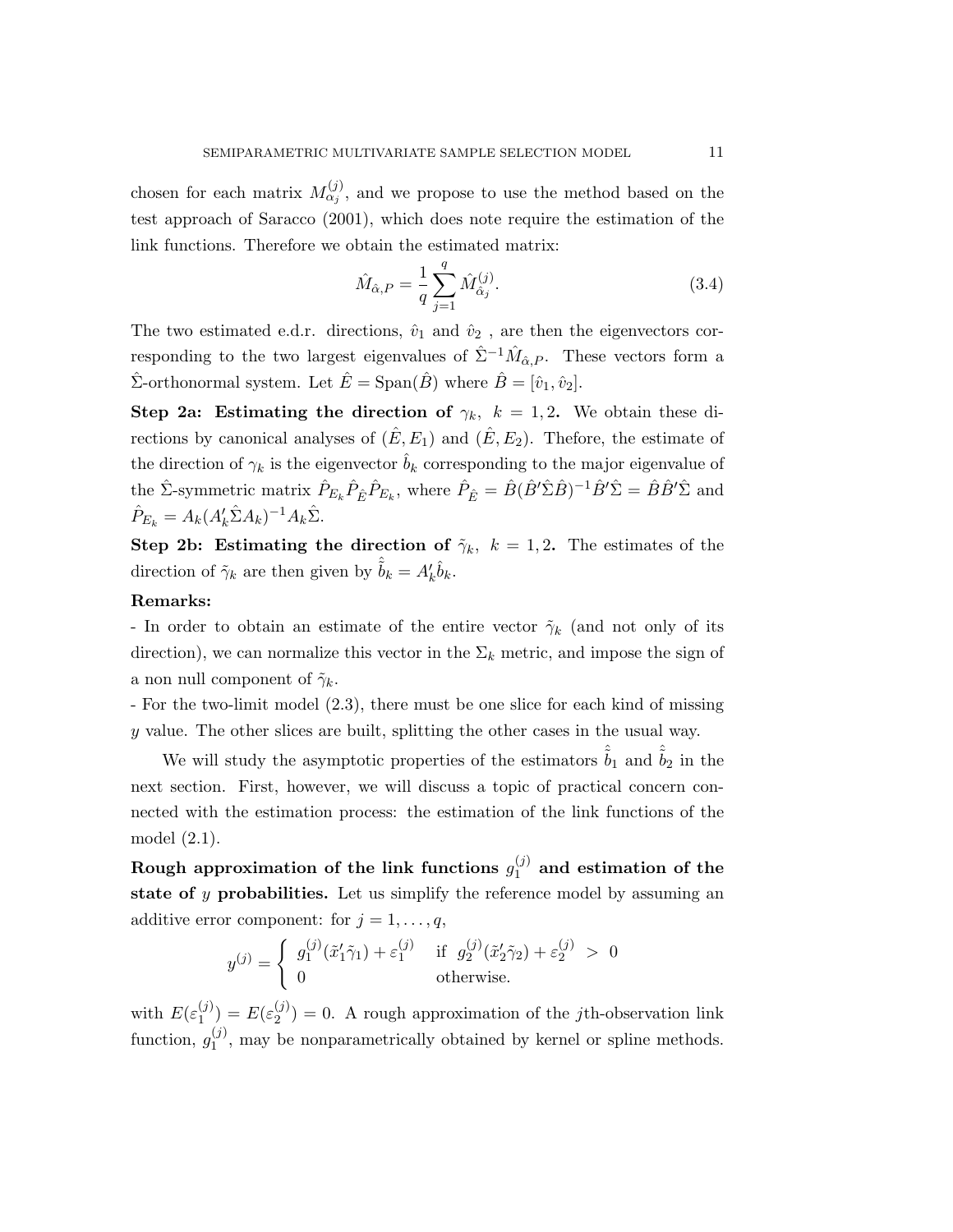Eubank (1988) and Haerdle (1990) give an operational description of these tools. We may, for instance, build a naive Nadaraya-Watson kernel estimate from the subsample of cases where  $y^{(j)}$  is non missing by regressing  $y^{(j)}$  on  $\tilde{x}'_1$  $\hat{i}_1 \hat{\tilde{b}}_1$ . This estimator is generally a biased estimator of  $g_1^{(j)}$  $_1^{(j)}$  since  $E(\varepsilon_1^{(j)})$  $_{1}^{\left( j\right) }|\tilde{x}_{1}^{\prime }$  $y'_1\tilde{\gamma}_1, g_2(\tilde{x}_2')$  $(z_2^j\tilde{\gamma}_2)+\varepsilon_2^{(j)}$ 0) is non null.

Let us now examine the case of the selection link functions,  $g_2^{(j)}$  $2^{(1)}$ . What is interesting is to estimate the probability of the state of  $y^{(j)}$ . In order to describe the state of  $y^{(j)}$ , let us introduce the qualitative variable  $t^{(j)}$  for the one-limit selection model  $(2.1)$  (resp. for the two-limits selection model  $(2.3)$ ):

$$
t^{(j)} = \left\{ \begin{array}{ll} 1 & \text{if } y^{(j)} \text{ is observed} \\ 0 & \text{otherwise} \end{array} \right. \quad \left( \text{resp.} \quad t^{(j)} = \left\{ \begin{array}{ll} 0 & \text{if} \quad y^{(j)} = L_1^* \\ 1 & \text{if} \quad y^{(j)} \text{ is observed} \\ 2 & \text{if} \quad y^{(j)} = L_2^* \end{array} \right) \right\}.
$$

From each sample  $\{t_i^{(j)}\}$  $(i^{(j)}_i, r_i), i = 1, ..., n$  where  $r_i = \tilde{x}_i^i$  $\langle \hat{i}_2 \hat{\tilde{b}}_2$ , we can obtain a naïve Nadaraya-Watson estimate of the probability  $P(t^{(j)} = t | r = \tilde{x}_i^j)$  $'_{2}\tilde{b}_{2})$  by:

$$
\hat{p}_n^{(j)}(t|r) = \sum_{i=1}^n \frac{K\left(\frac{r-r_i}{\nu_n}\right)}{\sum_{l=1}^n K\left(\frac{r-r_l}{\nu_n}\right)} \mathbb{I}[t_i^{(j)} = t],\tag{3.5}
$$

where K is a kernel function and  $\nu_n$  is the bandwidth which may be chosen by cross validation.

#### 4. Asymptotic theory

In the sequel, the notation  $X_n \longrightarrow_d X$  means that  $X_n$  converges in distribution to X as  $n \to \infty$ . Let  $D_1 \otimes D_2$  denote the Kronecker product of the matrices  $D_1$  and  $D_2$  (see Tyler (1981) for some useful properties of the Kronecker product). From now on, for each  $s \times s$  matrix  $D = (d^{(jk)})$ , let  $vec(D) = (d^{(11)}, \ldots, d^{(s1)}, d^{(21)}, d^{(22)}, \ldots, d^{(ss)})'$  be the s<sup>2</sup>-dimensional column vector of all elements of D.

The necessary assumptions are gathered together below for easy reference.

(A1)  $\{(y_i, x_i), i = 1, \ldots, n\}$  is a sample of independent observations from model  $(2.1).$ 

(A2) The supports of each component  $y^{(j)}$  (when observed) of y are partitioned into  $H_j$  fixed slices  $s_1^{(j)}$  $s_1^{(j)}, \ldots, s_h^{(j)}$  $s^{(j)}_h, \ldots, s^{(j)}_{H_j}$  $\binom{(j)}{H_j}$  such that  $p_h^{(j)}$  $h^{(j)} \neq 0$ , with a special slice  $s_0^{(j)}$  $y^{(j)}$  for the missing  $y^{(j)}$ .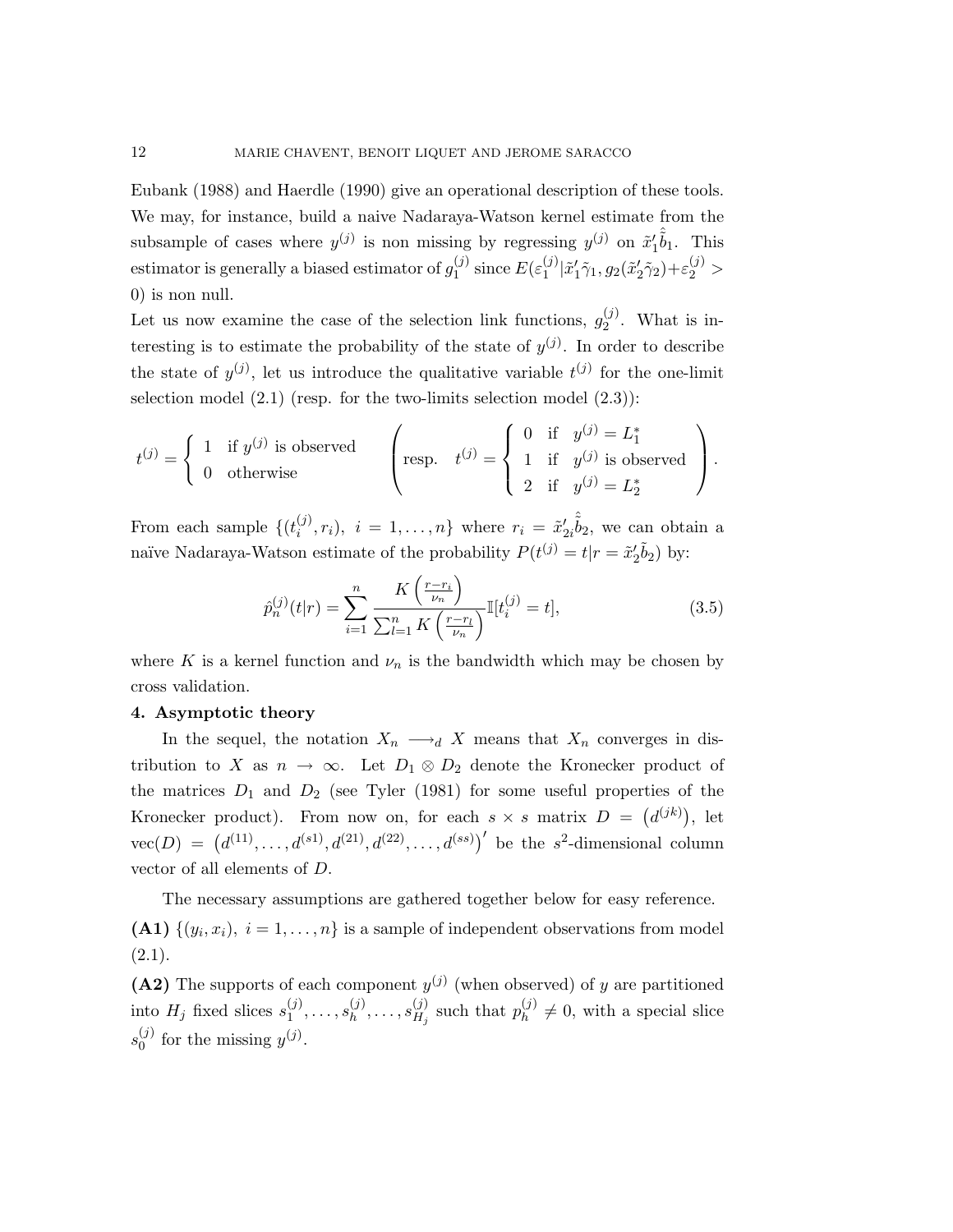(A3) The covariance matrix  $\Sigma$  is positive definite.

(A4) The two largest eigenvalues of  $\Sigma^{-1}M_{\alpha,P}$  satisfy  $\lambda_1 \geq \lambda_2 > \lambda_3 \geq 0$ .

4.1. Convergence in probability of the estimated directions

**Theorem 2.** Under conditions given in  $(3.2)$  and  $(3.3)$ , and under assumptions (A1), (A2) and (A3), we have  $\hat{b}_k = \tilde{b}_k + O_p(n^{-1/2})$ , with the vector  $\tilde{b}_k$  colinear to  $\tilde{\gamma}_k$ , for  $k = 1, 2,$ .

PROOF. Classical asymptotic theory gives us:  $\hat{\Sigma} = \Sigma + O_p(n^{-1/2})$ . By the asymptotic theory of PMS<sub> $\alpha$ </sub> (see Saracco, 2005), we get  $\hat{B} = B + O_p(n^{-1/2})$ . Thus,

$$
\hat{P}_{\hat{E}} = P_E + O_p(n^{-1/2}).\tag{4.1}
$$

From the identifiability conditions,  $rank(A'_k \Sigma A_k) = p_k$ . Since  $A'_k \hat{\Sigma} A_k = A'_k \Sigma A_k +$  $O_p(n^{-1/2})$ , we get  $(A'_k \hat{\Sigma} A_k)^{-1} = (A'_k \Sigma A_k)^{-1} + O_p(n^{-1/2})$  and

$$
\hat{P}_{E_k} = P_{E_k} + O_p(n^{-1/2}), \ j = 1, 2. \tag{4.2}
$$

Combining (4.1) with (4.2) yields  $\hat{P}_{E_k} \hat{P}_{\hat{E}} \hat{P}_{E_k} = P_{E_k} P_E P_{E_k} + O_p(n^{-1/2}), k = 1, 2.$ Consequently, the eigenvector of  $\hat{P}_{E_k} \hat{P}_{\hat{E}} \hat{P}_{E_k}$  corresponding to the major eigenvalue converges at the same rate to the corresponding eigenvector for  $P_{E_k} P_E P_{E_k}$ :  $\hat{b}_k = b_k + O_p(n^{-1/2}), \ k = 1, 2.$  Finally, since  $\hat{b}_k = A'_k \hat{b}_k$  and  $\tilde{b}_k = A'_k b_k$ , we conclude that:  $\hat{\tilde{b}}_k = \tilde{b}_k + O_p(n^{-1/2}), k = 1, 2$ . From Theorem 1, we have  $\tilde{b}_k$  colinear to  $\tilde{\gamma}_k$ .

**4.2.** Asymptotic distribution of  $\hat{b}_k$ ,  $k = 1, 2$ 

**Theorem 3.** Under conditions  $(3.2)$  and  $(3.3)$ , and under assumptions  $(A1)$ , (A2), (A3) and (A4), we have: for  $k = 1, 2$ ,

$$
\sqrt{n}(\hat{\tilde{b}}_k - \tilde{b}_k) \longrightarrow_d \mathcal{N}(0, A'_k G_k C^* G'_k A_k),
$$

where the expression of  $G_k$  is given in (4.3) and the expression of  $C^*$  can be found in Saracco (2005).

PROOF. The proof is divided into three steps.

Step 1: Asymptotic distribution of the Canonical analysis matrix.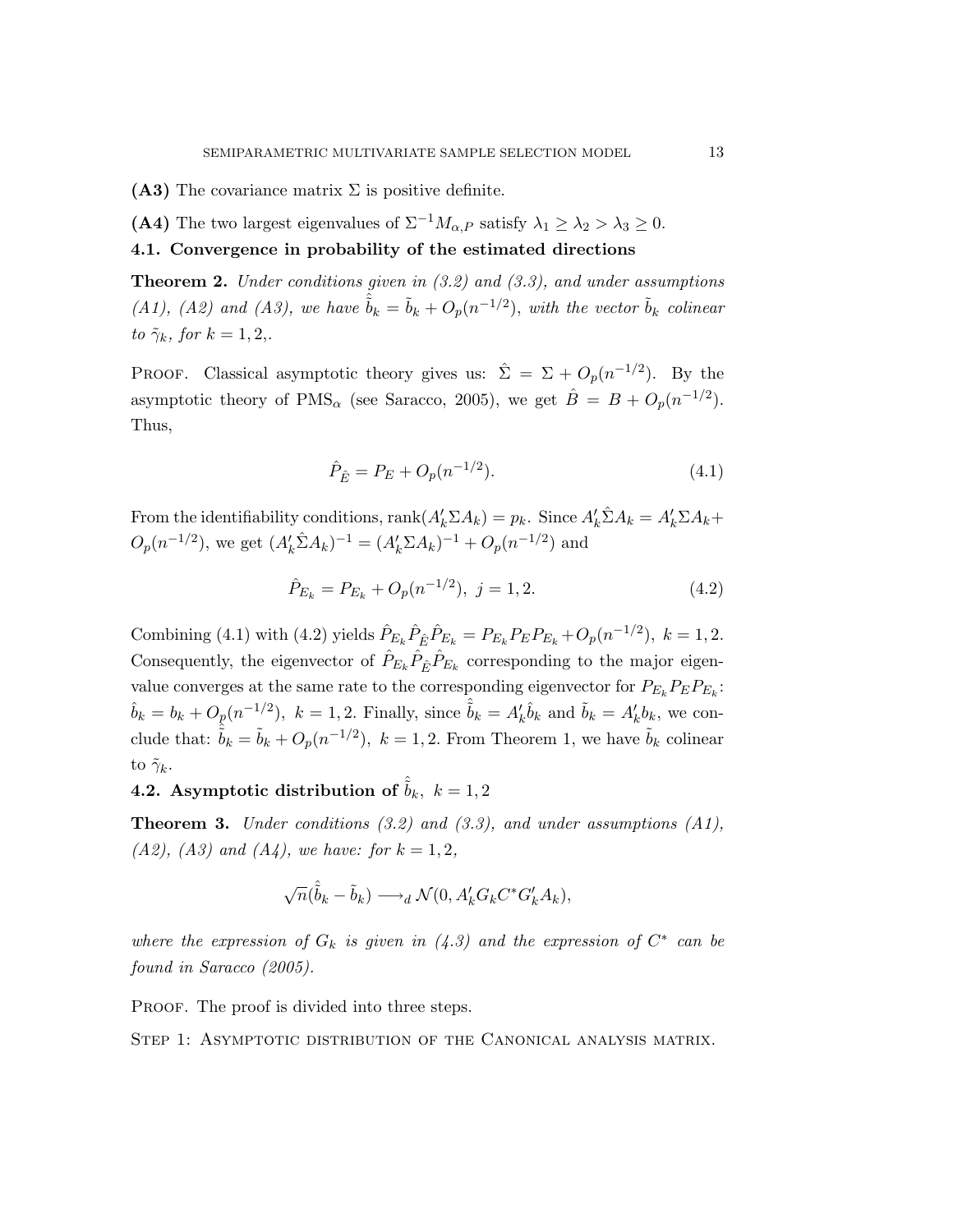Let us consider the decomposition

$$
\sqrt{n}(\hat{P}_{E_k}\hat{P}_{\hat{E}}\hat{P}_{E_k} - P_{E_k}P_E P_{E_k})
$$
\n
$$
= \sqrt{n}(\hat{P}_{E_k} - P_{E_k})\hat{P}_{\hat{E}}(\hat{P}_{E_k} - P_{E_k}) + \sqrt{n}(\hat{P}_{E_k} - P_{E_k})\hat{P}_{\hat{E}}P_{E_k}
$$
\n
$$
+ \sqrt{n}P_{E_k}\hat{P}_{\hat{E}}(\hat{P}_{E_k} - P_{E_k}) + \sqrt{n}(P_{E_k}\hat{P}_{\hat{E}}P_{E_k} - P_{E_k}P_E P_{E_k}).
$$

The first term of the right hand side is  $O_p(n^{-1/2})$ . Thus,  $\sqrt{n} \left[ \text{vec}(\hat{P}_{E_k} \hat{P}_{\hat{E}} \hat{P}_{E_k}) - \text{vec}(P_{E_k} P_E P_{E_k}) \right]$ has the same asymptotic distribution as the last three terms of the decomposition. These terms can be written as follows:

$$
([P'_{E_k}\hat{P}'_{\hat{E}} \otimes I_p] + [I_p \otimes P_{E_k}\hat{P}_{\hat{E}}])\sqrt{n}[\text{vec}(\hat{P}_{E_k}) - \text{vec}(P_{E_k})] + [P'_{E_k} \otimes P_{E_k}]\sqrt{n}[\text{vec}(\hat{P}_{\hat{E}}) - \text{vec}(P_E)].
$$

We prove in the Appendix that  $\sqrt{n} \left[ \text{vec}(\hat{P}_{E_k}) - \text{vec}(P_{E_k}) \right]$  has the same asymptotic distribution as  $N_k\sqrt{n}[\text{vec}(\hat{\Sigma}) - \text{vec}(\Sigma)]$  where  $N_k$  is defined in (6.1). Moreover, from Saracco (2005), since  $\hat{\Sigma}^{-1} \hat{M}_{\alpha,P}$  converges in probability to  $\Sigma^{-1} M_{\alpha,P}$ , we have, with a probability converging to 1, for n sufficiently large:  $||\hat{\Sigma}^{-1}\hat{M}_{\alpha,P} \Sigma^{-1} M_{\alpha,P}$  ||  $\leq \lambda_2/2$ , where  $\lambda_2$  is the second major eigenvalue of  $\Sigma^{-1} M_{\alpha,P}$ . Then we can apply the Lemma 4.1 of Tyler (1981), and we obtain the asymptotic distribution of the eigenprojector on the estimated e.d.r. space:  $\sqrt{n} \left[ \text{vec}(\hat{P}_{\hat{E}}) - \text{vec}(P_E) \right]$ has the same asymptotic distribution as

$$
C_w\sqrt{n}\left[\text{vec}(\hat{\Sigma}^{-1}\hat{M}_{\alpha,P}) - \text{vec}(\Sigma^{-1}M_{\alpha,P})\right]
$$

where  $C_w = -\sum_{\lambda \in w} [(M_{\alpha,P} \Sigma^{-1} - \lambda I_p)^+ \otimes P_{\lambda} + P'_{\lambda} \otimes (\Sigma^{-1} M_{\alpha,P} - \lambda I_p)^+]$ , with  $w = {\lambda_1, \lambda_2}.$ 

Finally, the asymptotic distribution of  $\sqrt{n}(\hat{P}_{E_k}\hat{P}_{\hat{E}}\hat{P}_{E_k} - P_{E_k}P_EP_{E_k})$  is then the same as

$$
\hat{A}^0 \sqrt{n} \left( \left[ \begin{array}{c} \text{vec}(\hat{\Sigma}^{-1} \hat{M}_{\alpha,P}) \\ \text{vec}(\hat{\Sigma}) \end{array} \right] - \left[ \begin{array}{c} \text{vec}(\Sigma^{-1} M_{\alpha,P}) \\ \text{vec}(\Sigma) \end{array} \right] \right),
$$

where  $\hat{A}^0 = \begin{bmatrix} A_1^0 \end{bmatrix} \hat{A}_2^0$ , with  $A_1^0 = (P'_R)$  $\mathcal{P}'_{E_k} \otimes P_{E_k}$ ) $C_w$  and  $\hat{A}_2^0 = \left( [P_{E_k} \hat{P}'_{\hat{E}} \otimes I_p] + [I_p \otimes P_{E_k} \hat{P}_{\hat{E}}] \right) N_k.$ Moreover, it is easy to show that  $\hat{A}^0 \longrightarrow_{P} A^0$  where  $A^0 = \left[ A_1^0 \mid A_2^0 \right]$  with

$$
A_2^0 = ([P_{E_k}P'_E \otimes I_p] + [I_p \otimes P_{E_k}P_E]) N_k.
$$

STEP 2: ASYMPTOTIC DISTRIBUTION OF THE MAJOR EIGENVECTOR.

Remembering that  $b_k$  (resp.  $b_k$ ) is the eigenvector corresponding to the major eigenvalue of  $\hat{P}_{E_k}\hat{P}_{\hat{E}}\hat{P}_{E_k}$  (resp.  $P_{E_k}P_E P_{E_k}$ ), we apply Lemma 2 of Saracco (1997).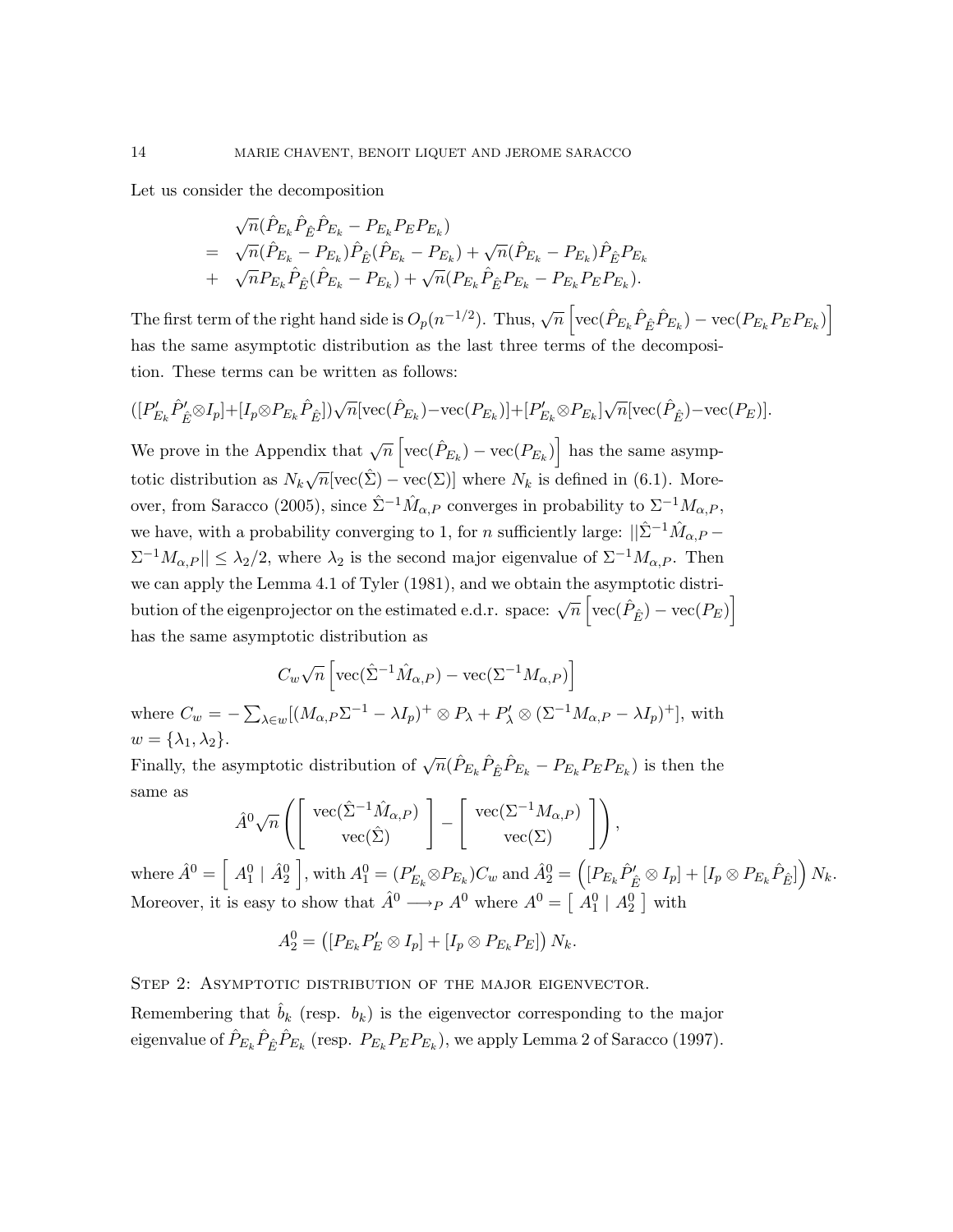First, we need to specify the asymptotic distribution of

$$
\sqrt{n}\left(\left[\begin{array}{c} \text{vec}(\hat{P}_{E_k}\hat{P}_{\hat{E}}\hat{P}_{E_k})\\ \text{vec}(\hat{\Sigma}) \end{array}\right] - \left[\begin{array}{c} \text{vec}(P_{E_k}P_E P_{E_k})\\ \text{vec}(\Sigma) \end{array}\right]\right).
$$

From step 1, this vector has the same asymptotic distribution as

$$
\hat{B}^0 \sqrt{n} \left( \left[ \begin{array}{c} \text{vec}(\hat{\Sigma}^{-1} \hat{M}_{\alpha,P}) \\ \text{vec}(\hat{\Sigma}) \end{array} \right] - \left[ \begin{array}{c} \text{vec}(\Sigma^{-1} M_{\alpha,P}) \\ \text{vec}(\Sigma) \end{array} \right] \right),
$$

where  $\hat{B}^0 = \begin{bmatrix} A_1^0 & \hat{A}_2^0 \end{bmatrix}$  $0_{p^2,p^2}$   $I_{p^2}$ . Since  $\hat{A}_2^0 \longrightarrow_P A_2^0$ , we get  $\hat{B}^0 \longrightarrow_P B^0$  where  $B^0 =$  $\begin{bmatrix} A_1^0 & A_2^0 \end{bmatrix}$  $0_{p^2,p^2}$   $I_{p^2}$ 1 .

Moreover, from an application of the Delta method, Saracco (2005) shows that

$$
\sqrt{n}\left(\begin{bmatrix}\n\operatorname{vec}(\hat{\Sigma}^{-1}\hat{M}_{\alpha,P}) \\
\operatorname{vec}(\hat{\Sigma})\n\end{bmatrix} - \begin{bmatrix}\n\operatorname{vec}(\Sigma^{-1}M_{\alpha,P}) \\
\operatorname{vec}(\Sigma)\n\end{bmatrix}\right) \longrightarrow_d \Phi^* = \begin{bmatrix}\n\operatorname{vec}(\Phi) \\
\operatorname{vec}(\Phi_{\Sigma})\n\end{bmatrix} \sim \mathcal{N}(0,C^*),
$$

The expression of  $C^*$  can be found in Saracco (2005). Thus we obtain:

$$
\sqrt{n}\left(\begin{bmatrix}\n\operatorname{vec}(\hat{P}_{E_k}\hat{P}_{\hat{E}}\hat{P}_{E_k}) \\
\operatorname{vec}(\hat{\Sigma})\n\end{bmatrix} - \begin{bmatrix}\n\operatorname{vec}(P_{E_k}P_E P_{E_k}) \\
\operatorname{vec}(\Sigma)\n\end{bmatrix}\right) \longrightarrow_d B^0\Phi^*,
$$

where  $B^0\Phi^* \sim \mathcal{N}(0, B^0C^*B^0)$ . We can now apply Lemma 2 of Saracco (1997), and we get:

$$
\sqrt{n}(\hat{b}_k - b_k) \longrightarrow_d R_k,
$$
  
where  $R_k = [b'_k \otimes (P_{E_k} P_E P_{E_k} - I_p)^+] B^0$ 
$$
\begin{bmatrix} \text{vec}(\Phi) \\ \text{vec}(\Phi_{\Sigma}) \end{bmatrix} - \frac{1}{2} (b'_k \Phi_{\Sigma} b_k) b_k.
$$
 Tedious but  
simple computations give us for  $R_k$  a multivariate normal distribution with mean

zero and covariance matrix  $G_k C^* G'_k$  where the matrix  $G_k$  is:

$$
\begin{aligned}\n\left[ \{ b'_k \otimes (P_{E_k} P_E P_{E_k} - I_p)^+ \} (P'_{E_k} \otimes P_{E_k}) C_w & \right] \\
\{ b'_k \otimes (P_{E_k} P_E P_{E_k} - I_p)^+ \} ((P_{E_k} P_E)' \otimes I_p + I_p \otimes P_{E_k} P_E) N_k - \frac{1}{2} b_k (b'_k \otimes b'_k)\n\end{aligned}\n\tag{4.3}
$$

STEP 3: ASYMPTOTIC DISTRIBUTION OF  $\hat{b}_k$ . Finally, since  $\hat{\tilde{b}}_k = A'_k \hat{b}_k$  and  $\tilde{b}_k = A'_k b_k$ , we get:

$$
\sqrt{n}(\hat{\tilde{b}}_k - \tilde{b}_k) \longrightarrow_d \tilde{R}_j = A'_k R_k
$$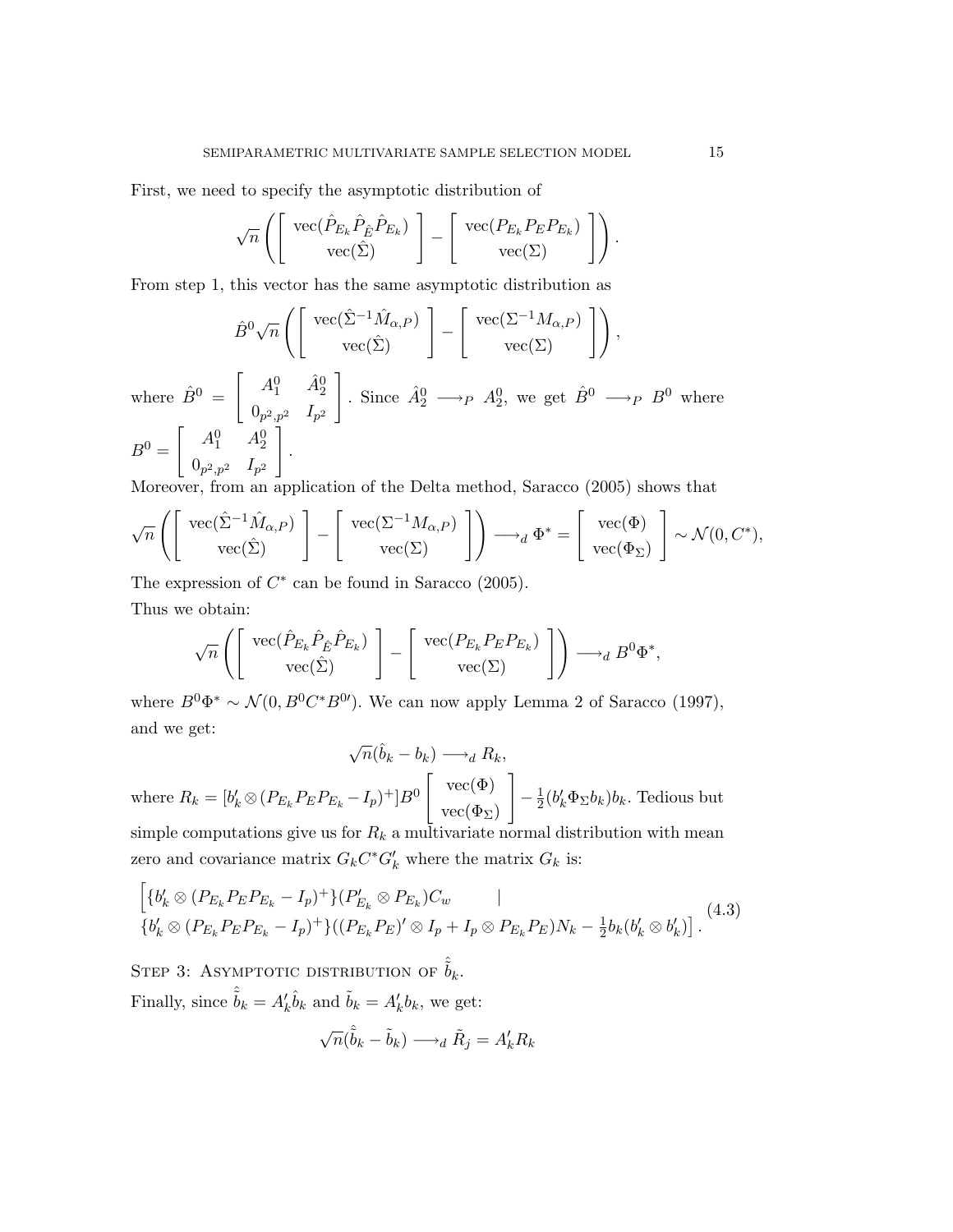where  $\tilde{R}_k \sim \mathcal{N}(0, A'_k G_k C^* G'_k A_k).$ 

Remark. From a theoretical point of view, the asymptotic covariances of these two estimators can be estimated by replacing the theoretical terms by their empirical  $\sqrt{n}$ -consistent counterparts. The corresponding estimated asymptotics matrices converge to the true ones at rate  $\sqrt{n}$ . From a computational point of view, it is tedious to obtain these estimators of the asymptotic covariances. Nevertheless, we can easily compute bootstrap estimators of these matrices which are very close to the true matrices (obtained by Monte-Carlo method). We illustrate this point in Section 5.1 on a simulated example.

#### 5. Simulation results

In order to evaluate the numerical performance of the proposed method, a simulation study was carried out. Following Duan and Li (1991), we measure the quality of the estimate  $\tilde{b}_k$  of the direction of  $\tilde{\gamma}_k$  by:

$$
\cos^2\left(\hat{\tilde{b}}_k, \tilde{\gamma}_k\right) = \frac{\left(\hat{\tilde{b}}_k'\Sigma_k\tilde{\gamma}_k\right)^2}{(\hat{\tilde{b}}_k'\Sigma_k\hat{\tilde{b}}_k)(\tilde{\gamma}_k'\Sigma_k\tilde{\gamma}_k)}
$$

where  $\Sigma_k = A'_k \Sigma A_k$ . The closer the squared cosine is to one, the better the estimation.

We generate simulated data from the semiparametric multivariate  $(q = 2)$ model (2.1) with

$$
\begin{cases}\ng_1^{(1)}(\tilde{x}_1'\tilde{\gamma}_1, \varepsilon_1^{(1)}) = \exp(\tilde{x}_1'\tilde{\gamma}_1) + \varepsilon_1^{(1)} \\
g_2^{(1)}(\tilde{x}_2'\tilde{\gamma}_2, \varepsilon_2^{(1)}) = \tilde{x}_2'\tilde{\gamma}_2 + \varepsilon_2^{(1)} \\
g_1^{(2)}(\tilde{x}_1'\tilde{\gamma}_1, \varepsilon_1^{(2)}) = (\tilde{x}_1'\tilde{\gamma}_1)^3 + 3(\tilde{x}_1'\tilde{\gamma}_1) + \varepsilon_1^{(2)} \\
g_2^{(2)}(\tilde{x}_2'\tilde{\gamma}_2, \varepsilon_2^{(2)}) = (\tilde{x}_2'\tilde{\gamma}_2)^2 + \varepsilon_2^{(2)}\n\end{cases} \tag{5.1}
$$

,

where x follows a p-dimensional standardized normal distribution, and  $\tilde{x}_1$  (resp.  $\tilde{x}_2$ ) is the  $(p-1)$ -dimensional vector corresponding to the first (resp. last)  $(p-1)$ coordinates of x. The error term  $\varepsilon = (\epsilon_1^{(1)})$  $\binom{11}{}$ ,  $\epsilon_2^{(1)}$  $\mathcal{L}^{(1)}, \epsilon_1^{(2)}$  $\binom{2}{1}, \epsilon_2^{(2)}$  $\binom{2}{2}$ ' is normally distributed:  $\epsilon \sim \mathcal{N}_4(\mu_{\epsilon}, \Sigma_{\epsilon})$ . Two designs of the covariance of  $\epsilon$  will be considered:

$$
\Sigma_{\epsilon}^{I} = \begin{pmatrix} 1 & \rho & 0 & 0 \\ \rho & 1 & 0 & 0 \\ 0 & 0 & 1 & \rho \\ 0 & 0 & \rho & 1 \end{pmatrix} \text{ and } \Sigma_{\epsilon}^{II} = \begin{pmatrix} 1 & \rho & \rho & \rho \\ \rho & 1 & \rho & \rho \\ \rho & \rho & 1 & \rho \\ \rho & \rho & \rho & 1 \end{pmatrix}
$$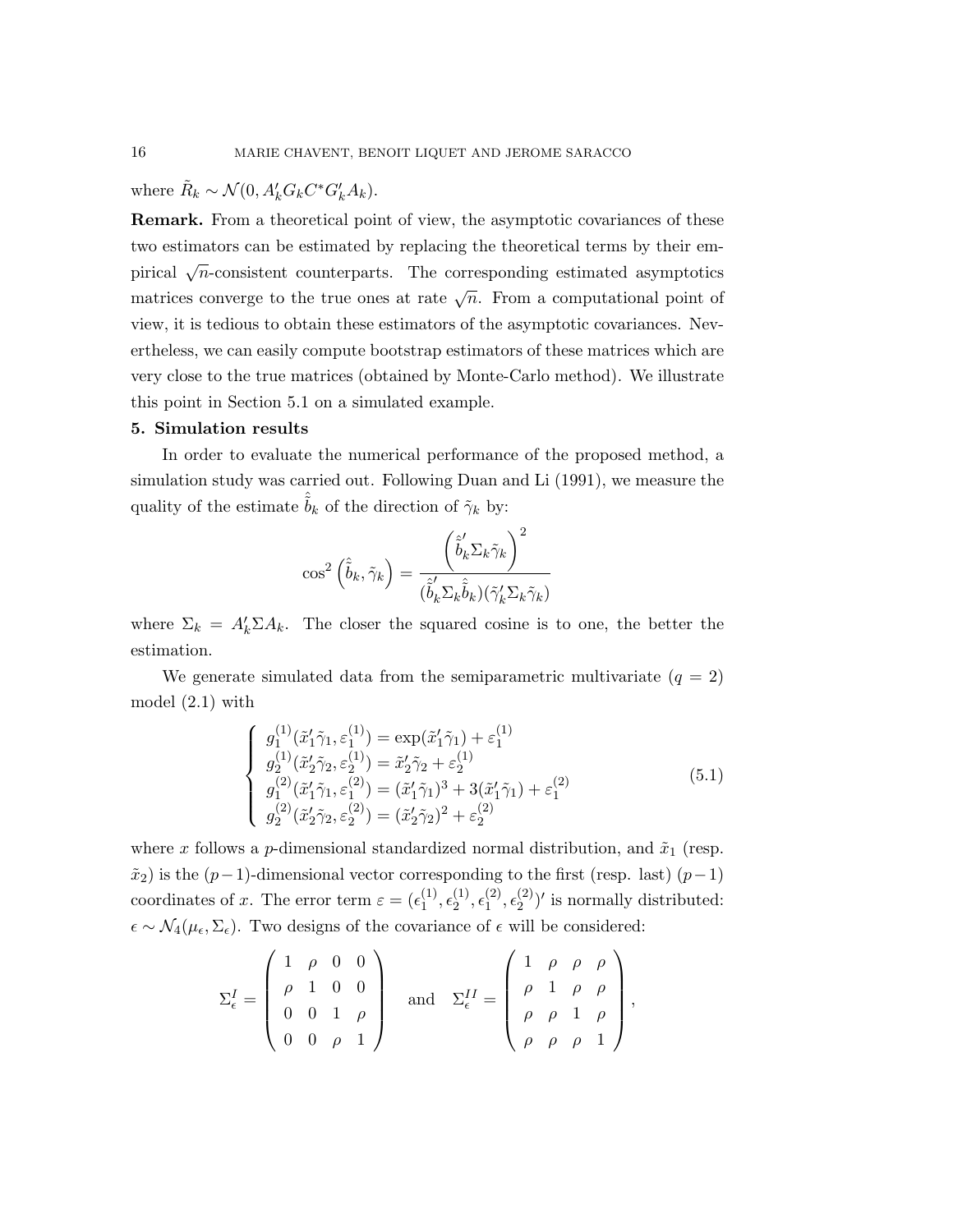with different values of  $\rho$  (0.1, 0.5 and 0.9). In the matrix  $\Sigma_{\epsilon}^{I}$  the error term associated with the two components  $y^{(1)}$  and  $y^{(2)}$  are assumed to be independent, which is not the case with the covariance matrix  $\Sigma_{\epsilon}^{II}$ . Note that we never consider the most favourable case with an independent error term between the observed equation and the selection equation. To control the number of non observed values for the  $y^{(j)}$ 's component, we use two different values of  $\mu_{\epsilon}$ : in order to obtain around 25% (resp. 50%) of non observed values for  $y^{(1)}$  and  $y^{(2)}$ , we choose  $\mu_{\epsilon} = (0, 1.5, 0, -0.5)$  (resp.  $\mu_{\epsilon} = (0, 0, 0, -2)$ ). For the slope parameters, we take  $\tilde{\gamma}_1 = (1, 1, -1, -1, 0, \dots, 0)'$  and  $\tilde{\gamma}_2 = (0, \dots, 0, 1, -1, 1, -1)'$ .

To study the performance of the proposed method, we consider different sample sizes  $(n = 100, 200, 300)$ , various dimensions of the explanatory variable  $(p = 5, 10)$ , the two different choices of covariance matrix  $(\Sigma_{\epsilon}^{I} \text{ and } \Sigma_{\epsilon}^{II}),$ and two levels  $\mathcal L$  of non observed values for  $y^{(j)}$  (25% and 50%). The number of slices in the PMS<sub> $\alpha$ </sub> method,  $H_j$ , is specified to be  $H_j = \max\left(\sqrt{n_j^*}\right)$  $\left( \frac{1}{j},p\right)$  where  $n_{j}^{\ast}$ j is the number of observed  $y_i^{(j)}$  $i^{(j)}$ 's in the sample.

In the next subsection, we apply our approach to a simulated sample. Then, in the last subsection, we comment on the complete simulation study. Simulations were performed with R. All of the source codes are available from the authors by e-mail.

## 5.1. Simulated example

In this susbsection, we consider a simulated sample of  $n = 100$  data points from the previous model for  $p = 5$ ,  $\Sigma_{\epsilon} = \Sigma_{\epsilon}^{II}$ ,  $\rho = 0.5$  and  $\mathcal{L} = 25\%$ . On the left hand side of Figure 5.1, we can observe the plots of the response variables  $y^{(1)}$  and  $y^{(2)}$  versus the true "observation" index  $\tilde{x}'_1$  $y_1'\tilde{\gamma}_1$ . Let us introduce the two variables  $y_*^{(1)} = g_2^{(1)}$  $_2^{(1)}(\tilde x'_2$  $\tilde{\gamma_2}, \varepsilon_2^{(1)}$  $y_*^{(1)}$  and  $y_*^{(2)} = g_2^{(2)}$  $_2^{(2)}(\tilde x'_2$  $\tilde{\gamma_2}, \varepsilon_2^{(2)}$  $2^{(2)}$ , which are called in the literature latent variables (since in practice the values of these variables are never available in the sample). On the right hand side of Figure 5.1, we plot these latent variables  $y_*^{(j)}$  versus the true "selection" index  $\tilde{x}_i^{\ell}$  $y_2'\tilde{\gamma}_2$ . The horizontal line allows us to determine for which observations the  $y_i^{(j)}$  $i^{(J)}$ 's values will be non observed in the left hand side graphics.

The directions of  $\tilde{\gamma}_1$  and  $\tilde{\gamma}_2$  are then estimated and we get  $\tilde{b}_1 = (-0.483, -0.565, 0.447, 0.497)'$ and  $\hat{b}_2 = (-0.613, 0.539, -0.350, 0.459)'$ . The corresponding squared cosines are respectively equal to 0.993 and 0.962. Note that  $\tilde{b}_1$  (resp.  $\tilde{b}_2$ ) gives nearly the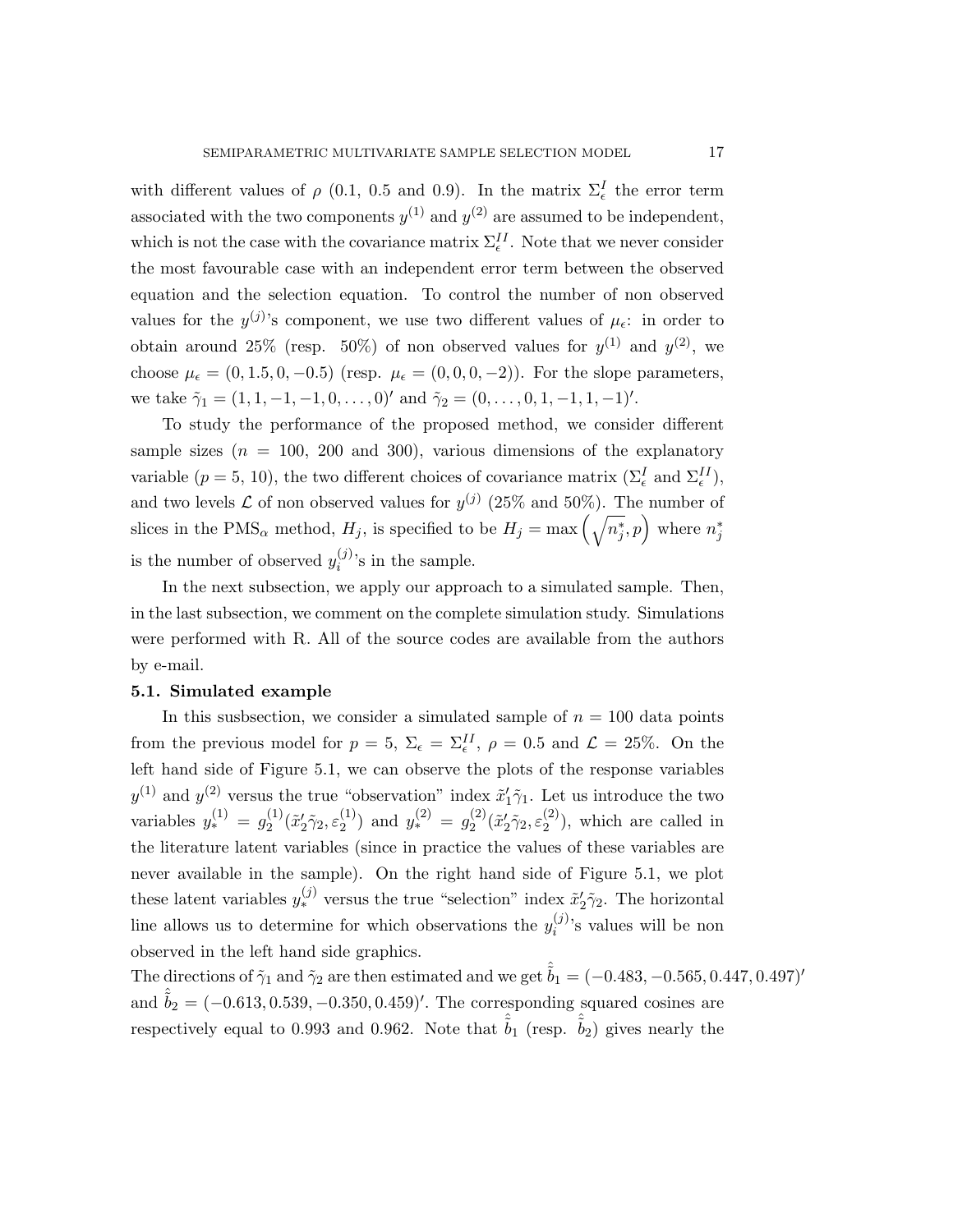

Figure 5.1: Plots of  $y^{(j)}$  versus the true "observation" index  $\tilde{x}'_1 \tilde{\gamma}_1$  (on the left) and plots of the latent variables  $y_*^{(j)}$  versus the true "selection" index  $\tilde{x}'_2 \tilde{\gamma}_2$  (on the right).

same direction as  $\tilde{\gamma}_1$  (resp.  $\tilde{\gamma}_2$ ). Moreover, we compute the quality of the estimation  $\hat{E}$  of the e.d.r. space E using Trace( $P_E P_{\hat{E}}$ )/2 which is equal to 0.886 for this simulated sample. Even if this subspace is relatively poorly estimated compared with the quality of each estimated direction, the second step (which takes into account additional information) ensures that we recover the good directions of the observation and selection slope vectors. We estimate the asymptotic covariance matrices, denoted by  $\hat{V}(\hat{\tilde{b}}_1)$  and  $\hat{V}(\hat{\tilde{b}}_2)$ , with the bootstrap method (with 500 replications):

$$
\hat{V}(\hat{b}_1) = 10^{-3} \begin{pmatrix} 4.17 & -1.93 & 1.74 & -0.90 \\ 4.00 & 0.24 & 4.16 \\ 2.84 & -0.36 \\ 17.1 \end{pmatrix}, \ \hat{V}(\hat{b}_2) = 10^{-2} \begin{pmatrix} 4.54 & -2.38 & -2.83 & 0.97 \\ 4.36 & 2.66 & -1.52 \\ 4.22 & -0.58 & 2.64 \end{pmatrix}.
$$

These matrices are very close to the "true" asymptotic covariance matrices,  $V(\hat{\hat{b}}_1)$ and  $V(\hat{b}_2)$  (not given here), calculated via the Monte Carlo approach. Note that the variance terms in  $\hat{V}(\hat{b}_2)$  are greater than those obtained in  $\hat{V}(\hat{b}_1)$ , because of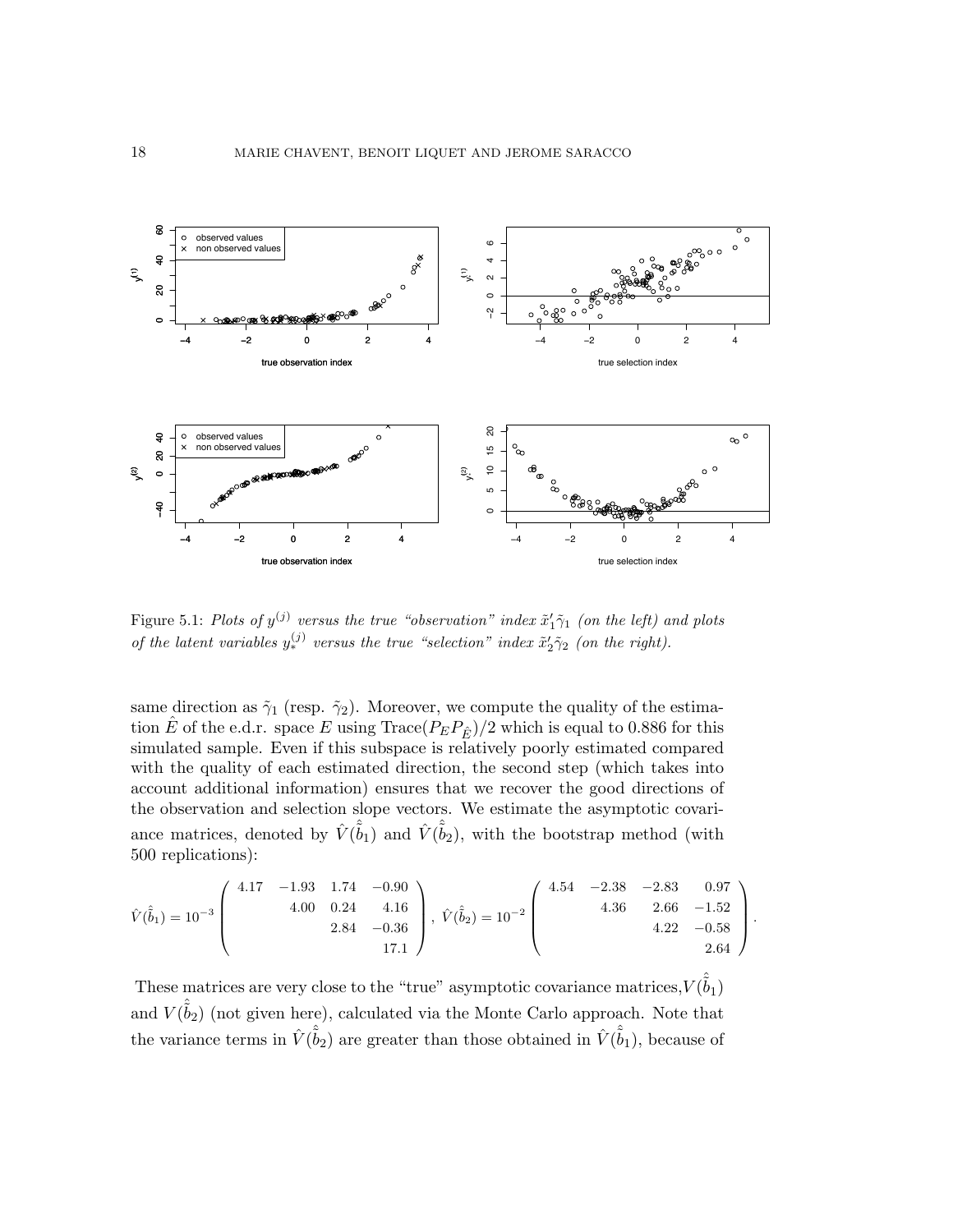the low level  $\mathcal{L}$  (=25%) of non observed values for  $y^{(j)}$ .

In Figure 5.2, we represent on the left hand side the plots of the response variable  $y^{(j)}$  versus the estimated "observation" index  $\tilde{x}'_1$  $\langle \hat{\tilde{b}}_1$ . Note that, since we have  $\tilde{b}_1 \simeq -\tilde{\gamma}_1/||\tilde{\gamma}_1||$  (resp.  $\tilde{b}_2 \simeq -\tilde{\gamma}_2/||\tilde{\gamma}_2||$ ), the scatterplots of Figures 5.1 and 5.2 (left hand side) do not have the same orientation. We add on these plots the Nadaraya-Watson estimate of the observation link functions. On the right hand side, we plot the  $t^{(j)}$ 's values versus the estimated "selection" index  $\tilde{x}_i^j$  $\langle \hat{\tilde{b}}_2, \text{ and we} \rangle$ also plot the Nadaraya-Watson estimate of the probability to observe  $y^{(j)}$ , based on the equation (3.5).



Figure 5.2: Kernel estimate of the observation link functions (left hand side) and Nadaraya-Watson estimate of the probability of  $t^{(j)} = 1$  (that is  $y^{(j)}$  observed)

# 5.2. Results of the simulation study

In our study, we consider combinations of the following simulation parameters: the level  $\mathcal L$  of non observed values for  $y^{(j)}$  (25% or 50%), the form of the error covariance matrix  $\Sigma_{\epsilon}$  ( $\Sigma_{\epsilon}^{I}$  or  $\Sigma_{\epsilon}^{II}$  with  $\rho = 0.1, 0.5$  or 0.9, and the dimension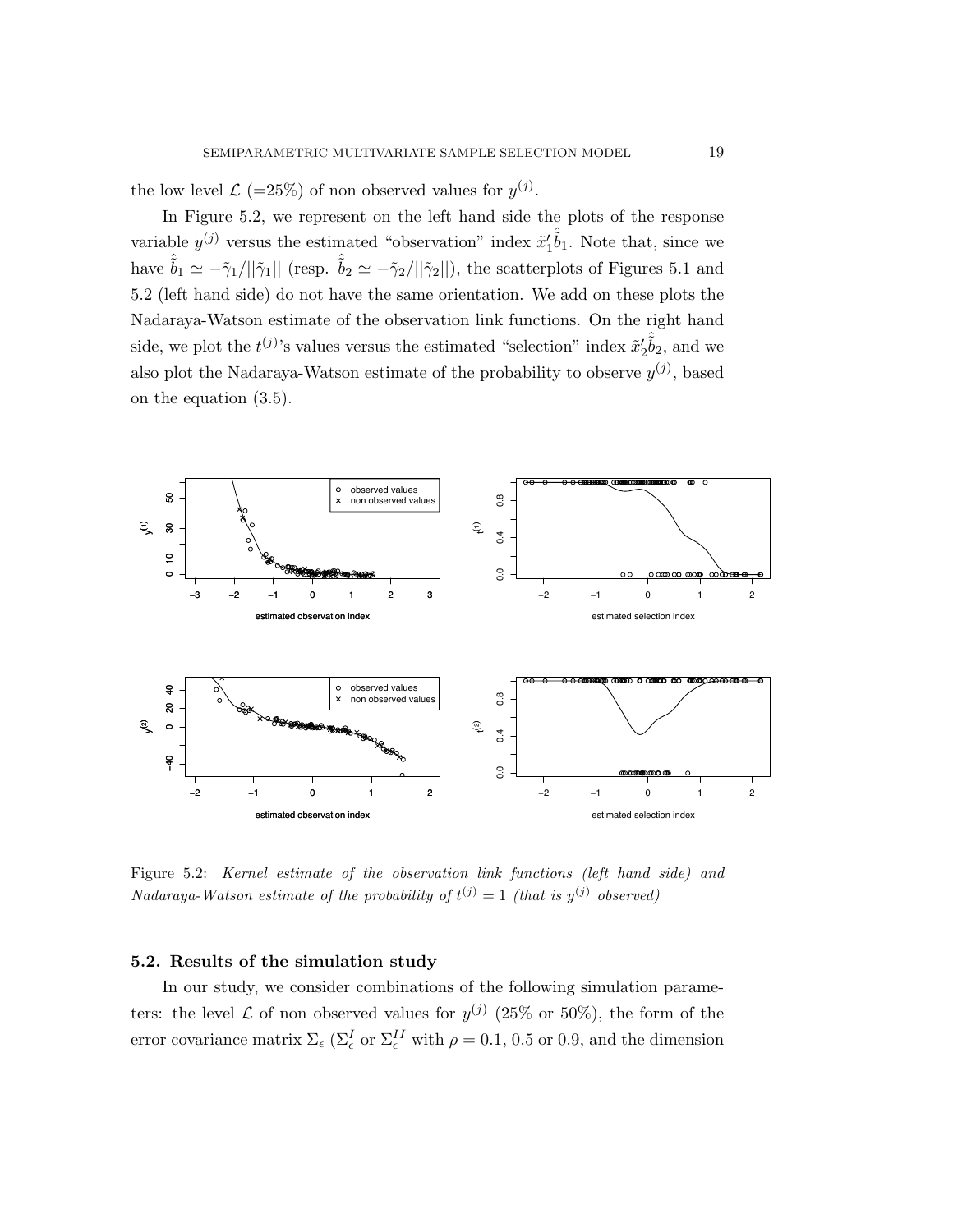p of the covariable  $(p = 5 \text{ or } 10)$ . We also take into account various sample sizes  $n = 100, 200$  or 300.

For each combination,  $N = 500$  samples were generated. For each sample  $l = 1, ..., N$ , the directions of the slope vectors  $\tilde{\gamma}_1$  and  $\tilde{\gamma}_2$  were estimated and we get  $\hat{\tilde{b}}_1^l$  and  $\hat{\tilde{b}}_2^l$ 2 . Then, we evaluate the corresponding values of the quality measure:  $c_k^l = \cos^2(\hat{\tilde{b}}_k^l)$  $(k, \tilde{\gamma}_k)$  for  $k = 1, 2$  and  $l = 1, \ldots, N$ .

We show the results via the boxplots of these squared cosines for different combinations. When  $p = 5$  and  $\Sigma_{\epsilon} = \Sigma_{\epsilon}^{I}$  (resp.  $\Sigma_{\epsilon} = \Sigma_{\epsilon}^{II}$ ), Figure 5.3 (resp. Figure 5.4) gives the boxplots for  $\tilde{\gamma}_1$  and  $\tilde{\gamma}_2$  denoted by G1 and G2 in the graphics, for the different values of  $\rho$ ,  $\mathcal L$  and n. Figure 5.5 shows the boxplots when  $p = 10$ ,  $\Sigma_{\epsilon} = \Sigma_{\epsilon}^{II}$  and  $n = 300$ , for various  $\rho$ ; note that the vertical scale in this figure goes from 0.75 to 1 (contrary to the previous one which goes from 0.4 to 1).

From Figures 5.3, 5.4 and 5.5, we can see that the results with these simulated data are very good. More precisely, one can observe that:

- The estimations of the  $\tilde{\gamma}_1$  and  $\tilde{\gamma}_2$ 's directions are good since almost all boxplots of the squared cosines are concentrated in the interval [0.9, 1].

- The form of the covariance matrix of the error term  $\varepsilon$  and the value of the parameter  $\rho$  do not seem to have any influence on the quality of the estimates. - The level  $\mathcal L$  of the non observed values for the  $y^{(j)}$ 's has only a slight influence on the quality of the estimation of the selection slope vectors  $\tilde{\gamma}_2$ , especially in terms of spread of the squared cosine values. When this level is low  $(L = 25\%)$ , there is less information on the selection part of the model so the quality of the  $\tilde{\gamma}_2$  estimates is slightly lower than when this level is larger ( $\mathcal{L} = 50\%$ ). On the other hand, not surprisingly, there is an opposite behavior for the estimates of the observation slope parameter  $\tilde{\gamma}_1$  since there is less information on the observation

- The sample size n has a quite predictable influence of the quality of the estimates: the largest is the sample size, the greatest are the squared cosines. When  $n = 200$  or 300, the quality of the two estimated directions are very good.

- Dimension p of the explanatory variable x does not seem to have any effect on the quality of the estimates.

#### 5.3. Simulation with a non-normal distributed covariable  $x$

part of the model when  $\mathcal L$  is large.

In order to investigate the robustness of the method when x does not fol-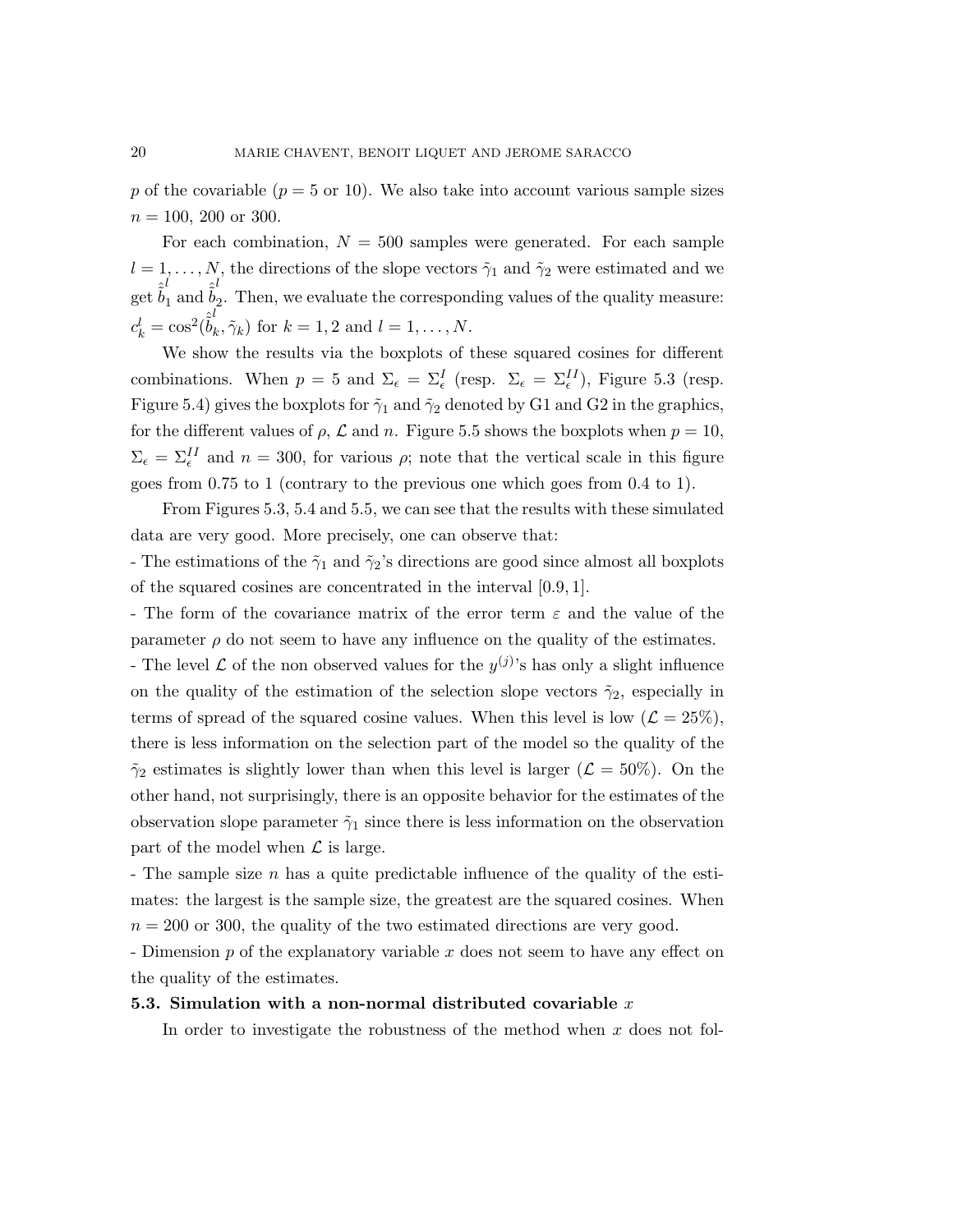

Figure 5.3: *Boxplots of the squared cosines when*  $\Sigma_{\epsilon} = \Sigma_{\epsilon}^{I}$  and  $p = 5$ 

low a multivariate normal distribution, we generate each component of  $x$  from various distributions (far from the normal distribution): discrete rectangular distribution on  $\{1, \ldots, 4\}$ , continuous rectangular distribution on  $[0, \sqrt{12}]$ , binomial distribution  $\mathcal{B}(4, 0.2)$ . We do not change either the form or the other parameters  $(p = 5, \Sigma_{\epsilon} = \Sigma_{\epsilon}^{II}$  with various values of  $\rho$ ) of the simulated model described at the beginning of Section 5. In order to control the level  $\mathcal{L}$ , we use different values for  $\mu_{\epsilon}$  to obtain around 25% (resp. 50%) of non observed values for the  $y^{(1)}$ 's and the  $y^{(2)}$ 's. Moreover we take  $\tilde{\gamma}_1 = (1, 1, -1, -1)'/2$  and  $\tilde{\gamma}_2 = (1, -1, 1, -1)'/2$  for the observation and selection slope parameters.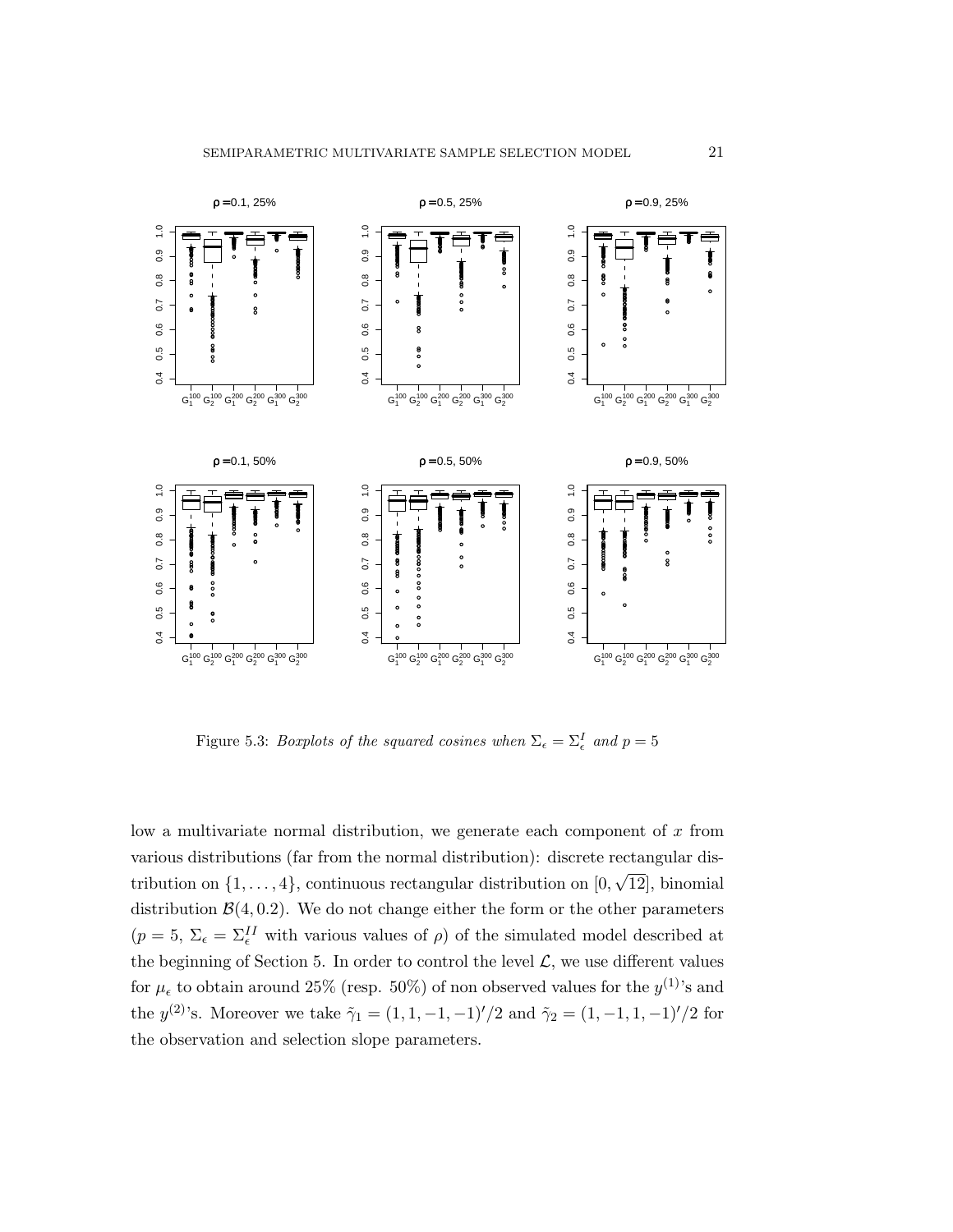

Figure 5.4: *Boxplots of the squared cosines when*  $\Sigma_{\epsilon} = \Sigma_{\epsilon}^2$  and  $p = 5$ 

In each case,  $N = 500$  samples of size  $n = 200$  have been generated, and for each simulated sample, the directions of  $\tilde{\gamma}_1$  and  $\tilde{\gamma}_2$  have been estimated with the proposed method. Then the corresponding squared cosines have been calculated. Figure 5.6 reports the results of this simulation study via the boxplots of these squared cosines for the discrete rectangular distribution. One can see that the estimations of the directions of the slopes for the selection equations and the outcome equations are quite good, even for a discrete  $x$  that does not follow an elliptically symmetric distribution. Note that, as in the multivariate normal case (in the previous subsection), we can observe the same influence of the level  $\mathcal L$  on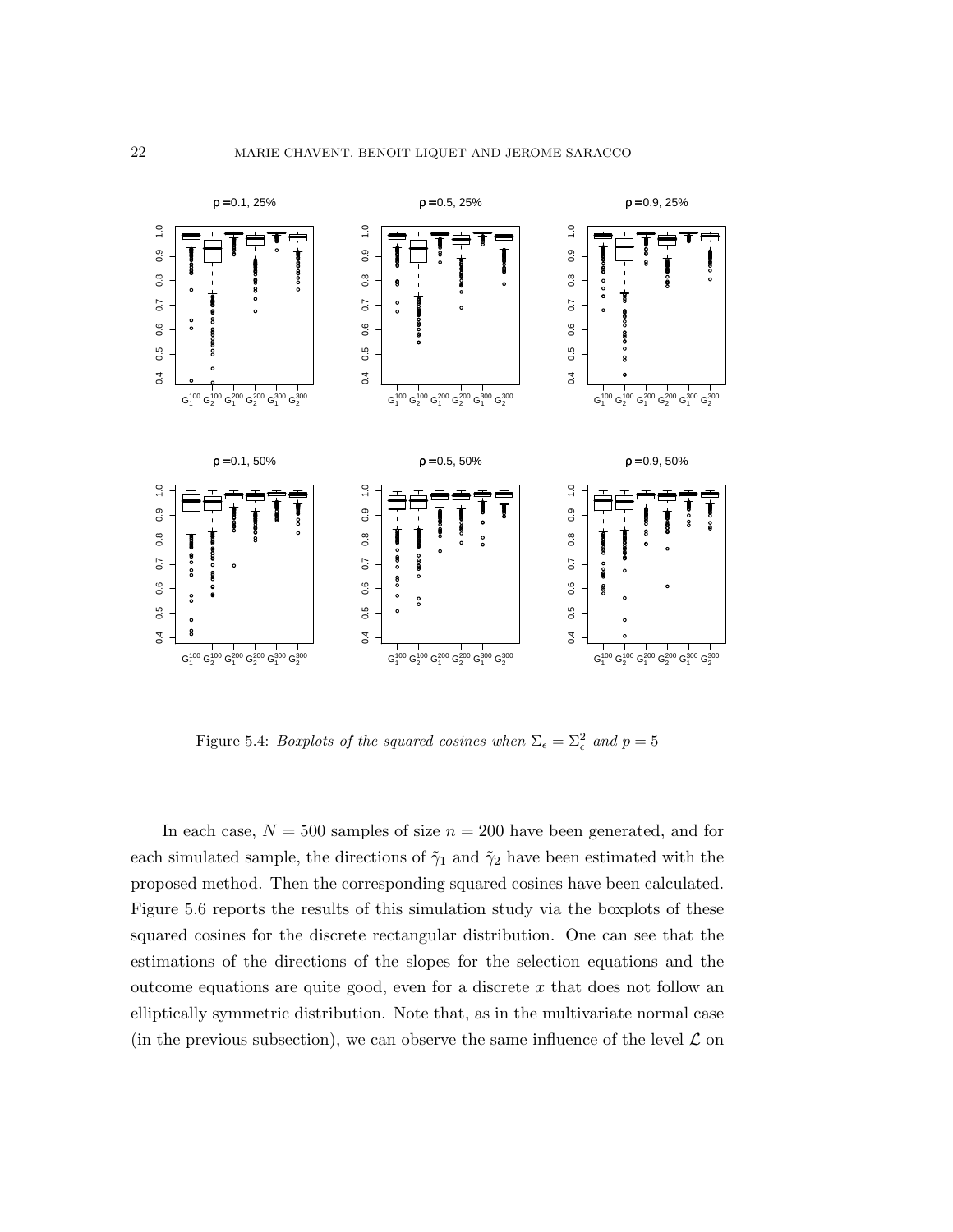

Figure 5.5: *Boxplots of the squared cosines when*  $\Sigma_{\epsilon} = \Sigma_{\epsilon}^2$ ,  $n = 300$  and  $p = 10$ 

the quality of the estimates and no influence of parameter  $\rho$ . Very similar results (not detailed here) were observed for the two other distributions.

#### 5.4. Comparison with a parametric approach

We compare in this simulation the parametric Tobit II model (implemented in Henningsen and Toomet (2008)) with our semiparametric approach using various error distributions and various selection and observations link function shapes. We consider here two models,  $(M1)$  and  $(M2)$ , from the sample models defined in  $(2.1)$  with  $q = 1$ :

$$
(M1): \begin{cases} g_1(\tilde{x}_1'\tilde{\gamma}_1, \epsilon_1) = \tilde{x}_1'\tilde{\gamma}_1 + \epsilon_1 \\ g_2(\tilde{x}_2'\tilde{\gamma}_2, \epsilon_2) = \tilde{x}_2'\tilde{\gamma}_2 + \epsilon_2 \end{cases} \text{ and } (M2): \begin{cases} g_1(\tilde{x}_1'\tilde{\gamma}_1, \epsilon_1) = \exp(\tilde{x}_1'\tilde{\gamma}_1) + \epsilon_1 \\ g_2(\tilde{x}_2'\tilde{\gamma}_2, \epsilon_2) = \exp(\tilde{x}_2'\tilde{\gamma}_2) + \epsilon_2 \end{cases}
$$

Model  $(M1)$  is in favour of the parametric approach with linear link functions, whereas model  $(M2)$  has non-linear link functions. For these two models, the error term  $\epsilon = (\epsilon_1, \epsilon_2)$  is normally distributed as in the previous simulation study, x follows a five-dimensional standardized normal distribution,  $\tilde{x}_1$  (resp.  $\tilde{x}_2$ ) is the 4-dimensional vector corresponding to the first (resp. last) four coordinates of x. To control the level  $\mathcal L$  of non observed values for y, we used different values of  $\mu_{\epsilon}$ . For the slope parameters , we took  $\tilde{\gamma}_1 = (1, 1, -1, -1)'$  and  $\tilde{\gamma}_2 = (1, -1, 1, -1)'$ .

We present in Figure 5.7 only the results for  $n = 200$ ,  $\rho = 0.9$  and  $\mathcal{L} = 50\%$ , over  $N = 500$  replicated samples. As is to be expected, the Tobit II approach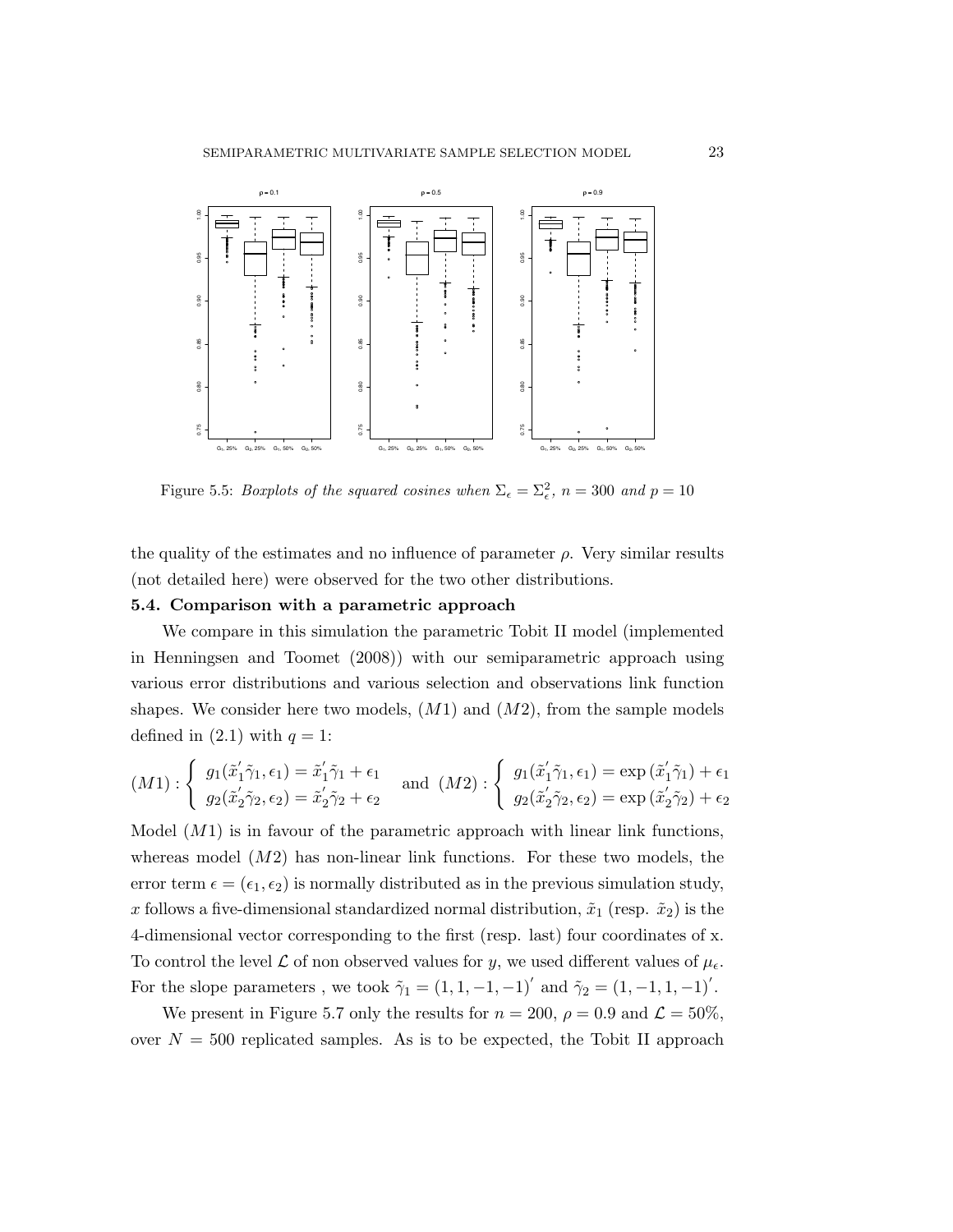

Figure 5.6: Boxplot of the squared cosines when  $x$  follows a (discrete) rectangular distribution on  $\{1, \ldots, 4\}$ 

performs poorly for model  $(M2)$  only for the outcome equation, not for the selection equation, and the proposed method is somewhat inferior to Tobit II approach for model (M1).

We have also considered various combinations of the simulation parameters: the level  $\mathcal L$  of non observed values for  $y^{(j)}$  (25% or 50%), the error term correlation  $\rho = 0.1, 0.5$  or 0.9. In any case, we observed very similar results. Moreover, we compared the two approaches with the linear model  $(M1)$  when the error term is non normal distributed. The Tobit II method appears to be robust to mild violations of the normality assumption like our approach (which does not rely on this kind of assumption).

#### 6. Concluding remarks

In this paper, we proposed a new semi-parametric estimation method for a multivariate sample selection model (MSSM). As pointed out previously, our semi-parametric approach has the main advantage of being link- and distributionfree. The proposed geometric approach to the estimation of the slope vectors in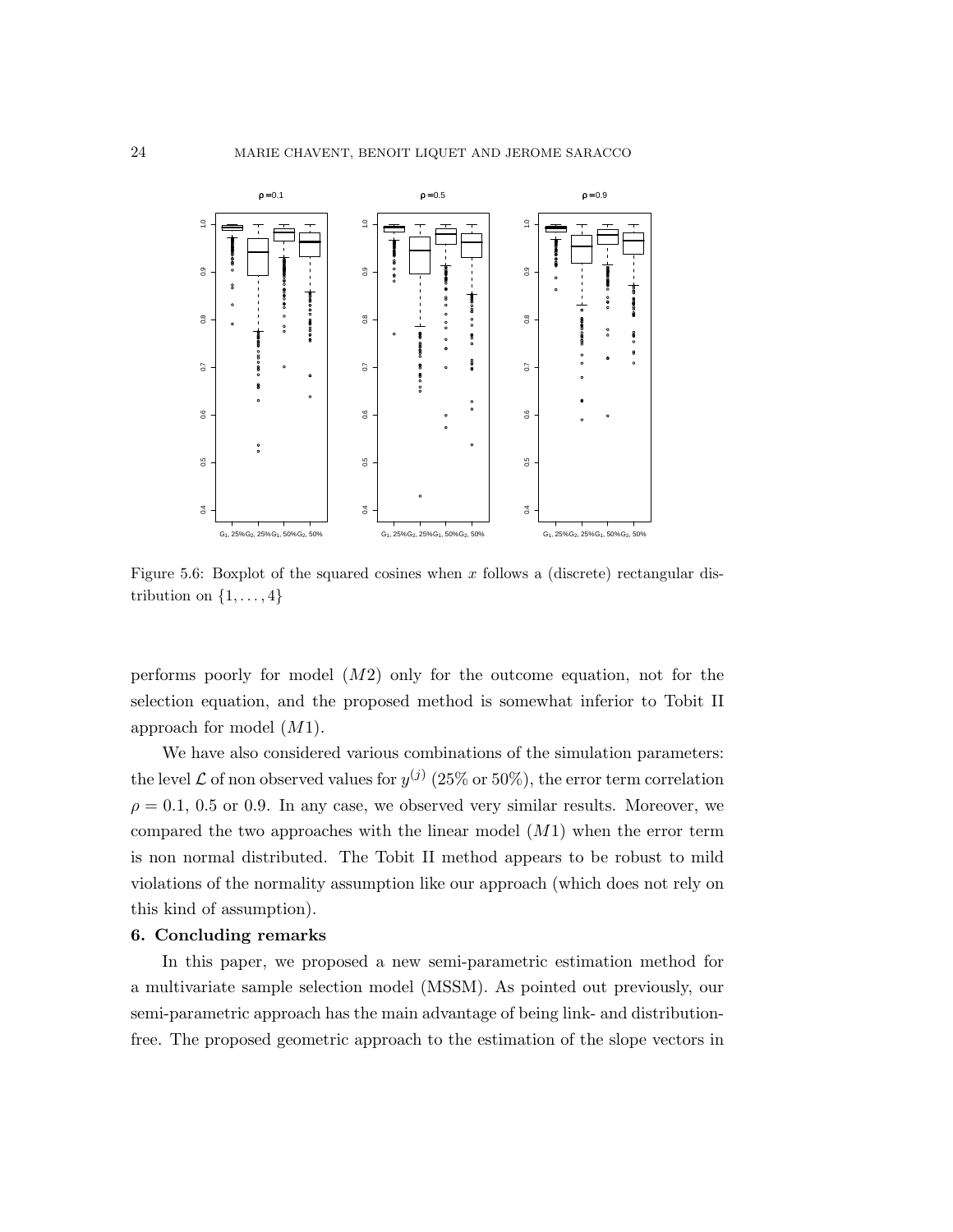

Figure 5.7: Boxplot of the squared cosines  $n = 200$ , where the notation G (resp. T) is used for our proposed estimators (resp. Tobit II estimators)

the outcome equation and in the selection models has also the advantage of dealing symmetrically with both slope vectors. From a theoretical point of view, the convergence in probability at root  $n$  rate and the asymptotic normality of the slope estimators have been proved. This estimation method is numerically very fast since it is based on only a few matrix calculus and eigen-decompositions and does not demand any time-consuming iterative computations. Note that the corresponding algorithm is easy to implement. The R source code is available from the authors. Another interesting aspect is that this method does not require starting values. From a practical point of view, the simulation study has highlighted a good behaviour of the estimation method even for non-elliptical distribution of the covariate. Moreover a real economic application is currently under investigation. Finally a direction which would probably be interesting to investigate would be to develop another two-step semi-parametric estimation methods. In a first step, we could take into account the MSIR estimator of the selection slope parameter since the selection probability only depends on the index  $\tilde{x}_2\tilde{\gamma}_2$ . Then in a second step, we will incorporate the additional information in order to get the observation slope vector from the entire e.d.r. space.

#### Acknowledgment

The authors are very grateful to the editor, the associate editor and the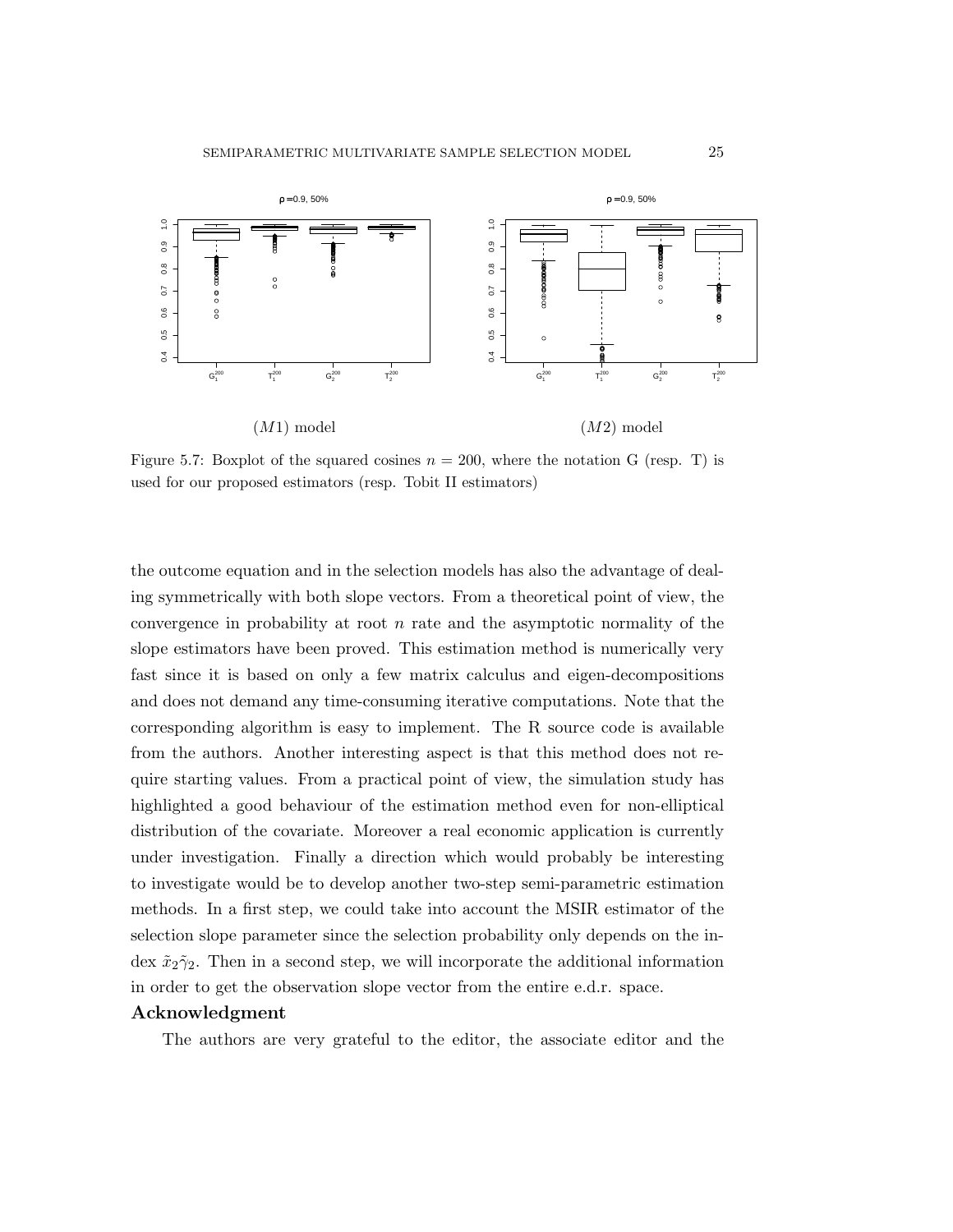three referees for their valuable comments and constructive suggestions. They thank Jean Belin, economics researcher of the GREThA laboratory of Bordeaux 4 University for numerous discussions and future work on applications in economics area of the proposed semiparametric multivariate sample selection model.

# Appendix: Asymptotic distribution of  $\hat{P}_{E_k}$

Let  $\hat{P}_{E_k} = A_k (A'_k \hat{\Sigma} A_k)^{-1} A'_k \hat{\Sigma}$  (resp.  $P_{E_k} = A_k (A'_k \Sigma A_k)^{-1} A'_k \Sigma$ ) be the  $\hat{\Sigma}$  (resp.  $\Sigma$ ) orthogonal projector onto the linear subspace  $E_k$  spanned by the columns of  $A_k$ .

For an elliptically distributed x, with covariance matrix  $\Sigma$  and kurtosis parameter  $\kappa$ , Tyler (1981) gave the following asymptotic distribution:  $\sqrt{n}(\hat{\Sigma} - \Sigma) \longrightarrow_d \Phi_{\Sigma}$ where  $\text{vec}(\Phi_{\Sigma}) \sim N(0, C_{\Sigma})$  and  $C_{\Sigma} = (1+\kappa)(I_{p^2} + K_p)(\Sigma \otimes \Sigma) + \kappa \text{vec}(\Sigma)[\text{vec}(\Sigma)]'.$  $K_p$  is the  $p^2 \times p^2$  commutation matrix (see Magnus and Neudecker, 1979).

We obtain the asymptotic distribution of  $\hat{P}_{E_k}$  through the following three steps.

STEP 1. Let  $f_1 : \mathbb{R}^{p^2} \longrightarrow \mathbb{R}^{p_k p + p_k^2}$  be defined by  $f_1(\text{vec}(M)) = \begin{bmatrix} (I_p \otimes A'_k) \text{vec}(M) \\ (A' \otimes A') \text{vec}(M) \end{bmatrix}$  $(A'_k \otimes A'_k)\text{vec}(M)$ 1 . Then, from the Delta method, we get:

$$
\sqrt{n}\left(\begin{bmatrix}\text{vec}(A'_k\hat{\Sigma})\\ \text{vec}(A'_k\hat{\Sigma}A_k)\end{bmatrix} - \begin{bmatrix}\text{vec}(A'_k\Sigma)\\ \text{vec}(A'_k\Sigma A_k)\end{bmatrix}\right) \longrightarrow_d U_{1k},
$$
  
where  $U_{1k} \sim \mathcal{N}(0, C_{1k})$  with  $C_{1k} = \begin{bmatrix} I_p \otimes A'_k\\ A'_k \otimes A'_k \end{bmatrix} C_{\Sigma} \begin{bmatrix} I_p \otimes A_k & A_k \otimes A_k \end{bmatrix}$ .

STEP 2. From the following first order approximation:

$$
\sqrt{n}((A'_k \hat{\Sigma} A_k)^{-1} - (A'_k \Sigma A_k)^{-1}) \doteq -(A'_k \Sigma A_k)^{-1} \left[ \sqrt{n} (A'_k \hat{\Sigma} A_k - A'_k \Sigma A_k) \right] (A'_k \Sigma A_k)^{-1},
$$

we derive:

$$
\sqrt{n}\left(\begin{bmatrix} \text{vec}(A'_k\hat{\Sigma}) \\ \text{vec}((A'_k\hat{\Sigma}A_k)^{-1}) \end{bmatrix} - \begin{bmatrix} \text{vec}(A'_k\Sigma) \\ \text{vec}((A'_k\hat{\Sigma}A_k)^{-1}) \end{bmatrix}\right) \longrightarrow_d U_{2k} = S_k U_{1k}
$$
\nwhere  $U_{2k} \sim N(0, C_{2k})$  with  $C_{2k} = S_k C_{1k} S'_k$  and  $S_k = \begin{bmatrix} I_{p_k p} & 0_{p_k p + p_k^2} \\ 0_{p_k^2 + p_k p} & -(A'_k \Sigma A_k)^{-1} \otimes (A'_k \Sigma A_k)^{-1} \end{bmatrix}$ .  
\n
$$
\text{STEP 3. Let us introduce the function } f_2 : \mathbb{R}^{p_k p + p_k^2} \longrightarrow \mathbb{R}^{p^2} \text{ defined by } f_2 \left(\begin{bmatrix} \text{vec}(M_1) \\ \text{vec}(M_2) \end{bmatrix} \right) = \text{vec}(A_k M_2 M_1) \text{ Then from a second application of the Delta method we derive:}
$$

 $vec(A_kM_2M_1)$ . Then from a second application of the Delta method, we derive:

$$
\text{vec}(\sqrt{n}[\hat{P}_j - P_{E_k}]) \longrightarrow_d U_k,
$$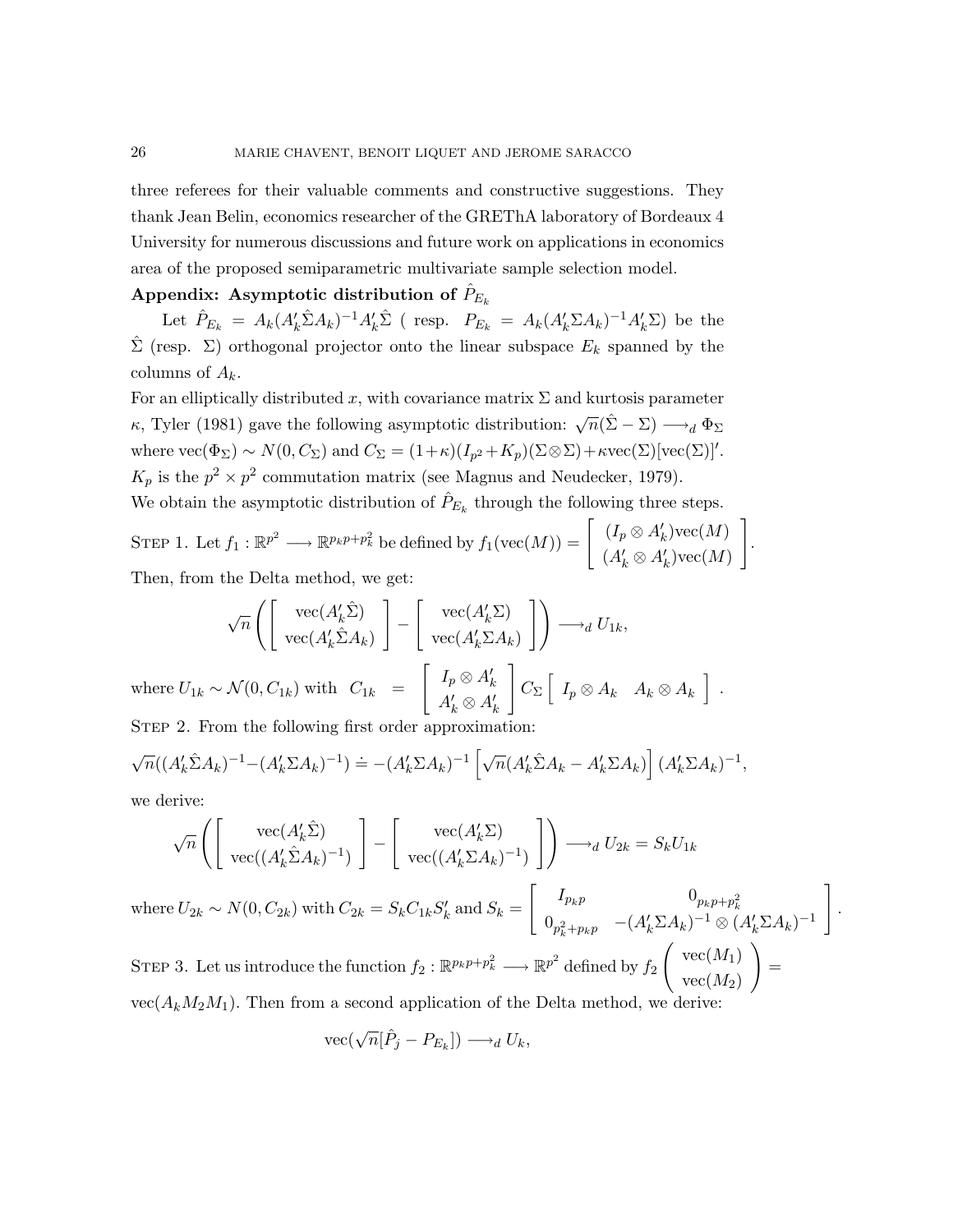where  $U_k \sim N(0, C_{U_k})$  with  $C_{U_k} = N_k C_{\Sigma} N'_k$  and

$$
N_k = I_p \otimes A_k (A'_k \Sigma A_k)^{-1} A'_k - P'_{E_k} \otimes A_k (A'_k \Sigma A_k)^{-1} A'_k
$$
  
=  $(I_p - P'_{E_k}) \otimes [A_k (A'_k \Sigma A_k)^{-1} A'_k]$  (6.1)

# References

- Ahn, H. and Powell, J., 1993, Semiparametric estimation of censored selection models with a nonparametric selection mechanism, Journal of Econometrics, 58, 3-29.
- Amemiya, T., 1985, Advanced econometrics. (Basil Blackwell, Oxford).
- Aragon, Y., 1997, A Gauss implementation of multivariate sliced inverse regression. Computational Statistics, 12, 355-372.
- Barreda, L., Gannoun, A. and Saracco, J., 2007, Some extensions of multivariate sliced inverse regression. Journal of Statistical Computation and Simulation, 77, 1-17.
- Blundell, R.W. and Smith, R.J., 1993, Simultaneous microeconometric models with censored or qualitative dependent variables. In: G. S. Maddala, C. R. Rao and H. D. Vinod, eds., Handbook of statistics, Vol. 11 (North-Holland) 117-143.
- Chen, C. and Li, K.C., 1998, Can SIR be as popular as multiple regression? Statistica Sinica, 8, 289-316.
- Diaconis, P. and Freedman, D., 1984, Asymptotics of graphical projection pursuit. The Annals of Statistics, 12, 793-815.
- Duan, N. and Li, K.C., 1987, Distribution-free and link-free estimation method for the sample selection model. Journal of Econometrics, 53, 25-35.
- Duan, N. and Li, K.C., 1991, Slicing regression: a link-free regression method. The Annals of Statistics, 19, 505-530.
- Eiswerth, M. E. and Shonkwiler, J. S., 2006, Examining Post-Wildfire Reseeding on Arid Rangeland: A Multivariate Tobit Modelling Approach. Ecological Modelling, 192, 286-298.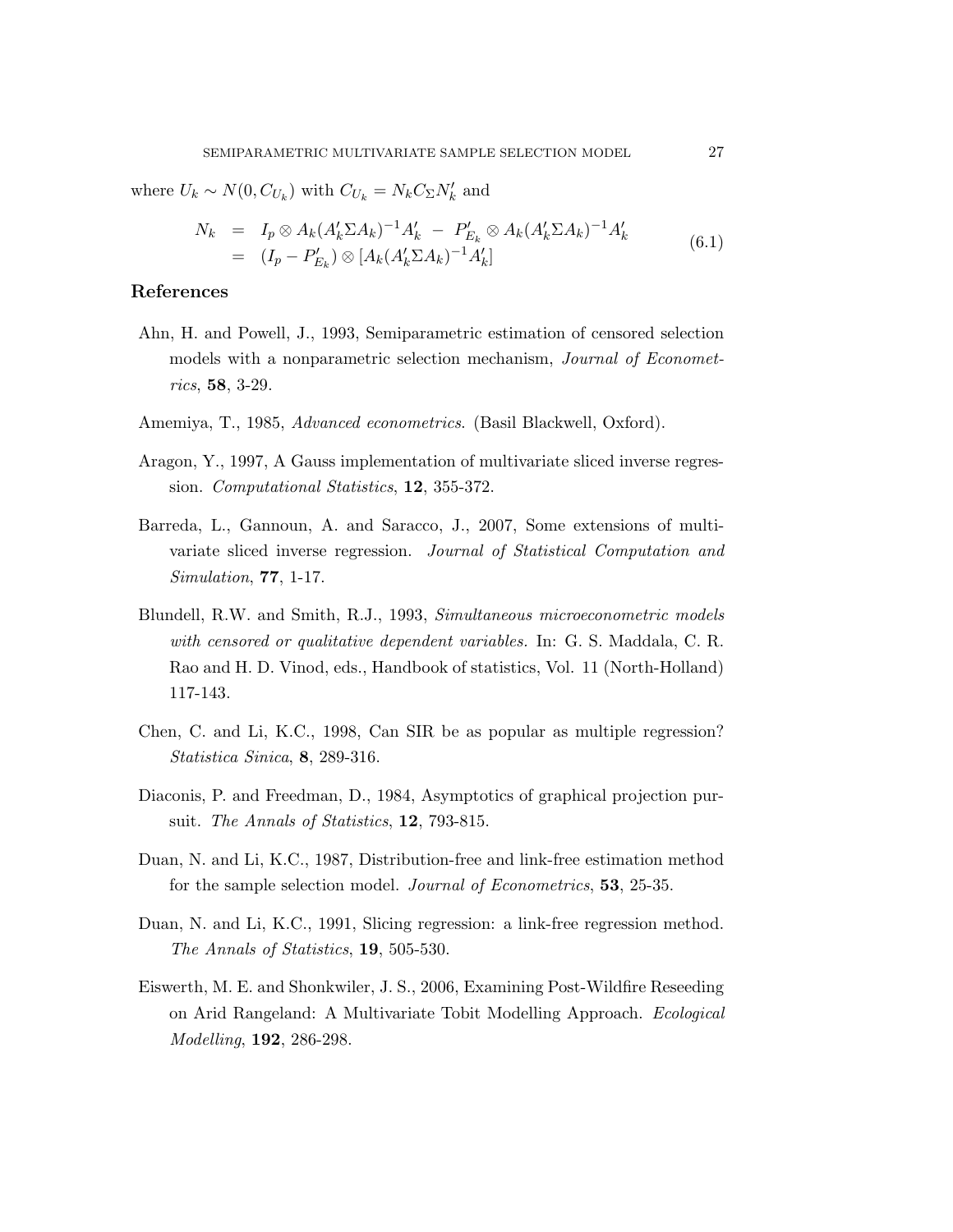- Eubank, R., 1988, Spline smoothing and nonparametric regression. (New York: Dekker).
- Goldberger, A.S., 1983, Abnormal selection bias. In: S. Karlin, T. Amemiya and L.A. Goodman, eds., Studies in econometrics, times series, and multivariate statistics (Academic Press, New York).
- Haerdle, W., 1990, Applied nonparametric regression. (Cambridge University Press).
- Hall, P. and Li, K.C., 1993, On almost linearity of low dimension projection from high dimensional data. The Annals of Statistics, 21, 867-889.
- Heckman, J., 1979, Sample selection bias as a specification error. Econometrica, 47, 153-161.
- Henningsen, A. and Toomet, O., 2008, sampleSelection A package for the free Statistical Software "R" for estimating sample selection models. Published on: CRAN (The Comprehensive R Archive Network). Further information is available at http://www.sampleSelection.org/.
- Lee, L., 1994, Semiparametric two-stage estimation of sample selection models subject to Tobit-type selection rules. *Journal of Econometrics*, **61**, 305-344.
- Li, K.C., 1991, Sliced inverse regression for dimension reduction, with discussions. Journal of the American Statistical Association, 86, 316-342.
- Li, K.C., 1991, Nonlinear confounding in high-dimensional regression. The Annals of Statistics, 25, 577-612.
- Li, K. C., Aragon Y., Shedden, K. and Thomas Agnan, C., 2003, Dimension reduction for multivariate response data. Journal of the American Statistical Association, 98, 99-109.
- Maddala, G.S., 1983, Limited-dependent and qualitative variables in Econometrics. (Cambridge University Press, Cambridge).
- Maddala, G.S., 1993, Estimation of Limited-dependent Variable Models under Rational Expectations. In: Maddala, G.S., Rao, C.R. and Vinod H.D., eds., Handbook of statistics, Vol. 11 (North-Holland) 175-194.